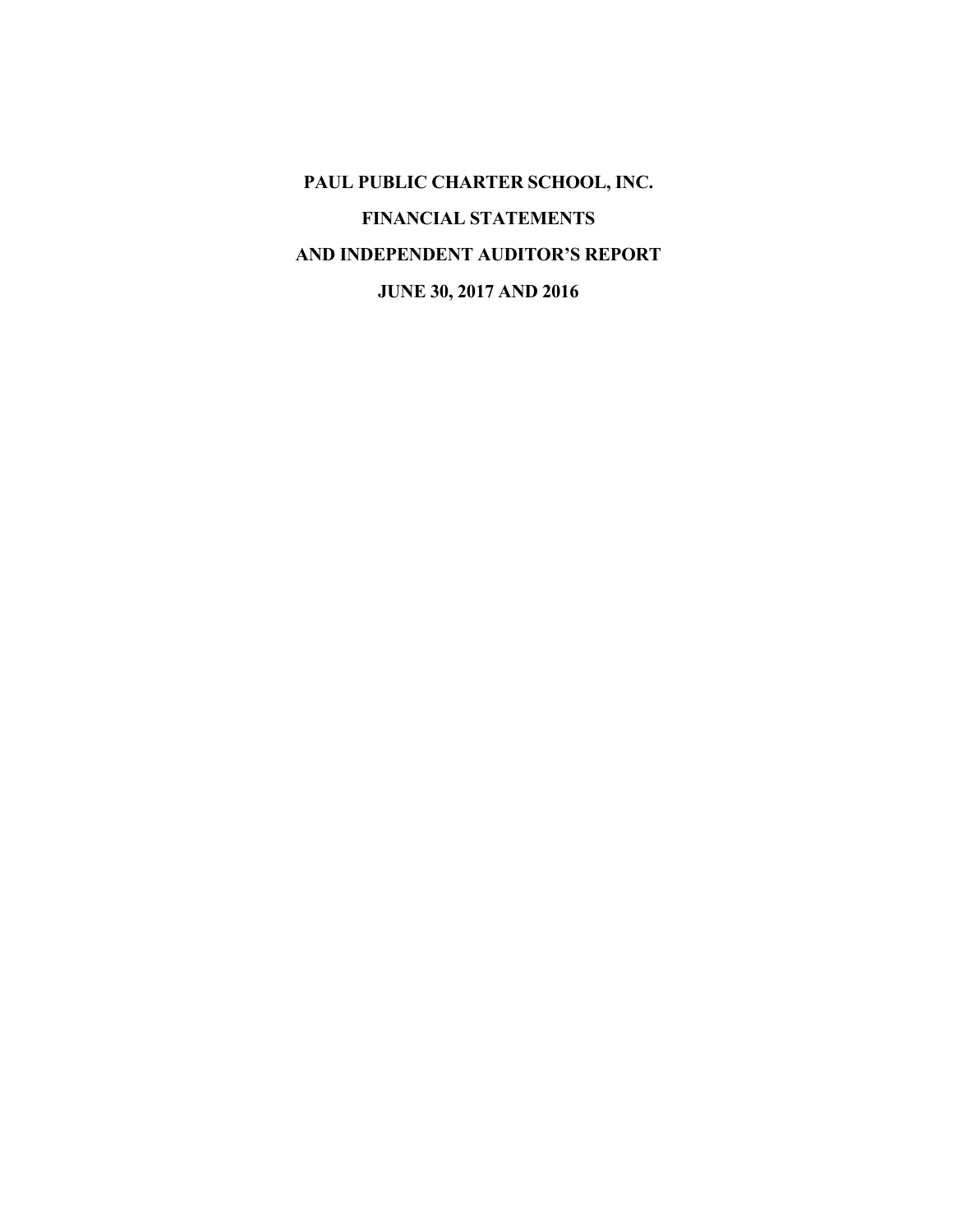## **TABLE OF CONTENTS**

Page No.

| <b>INDEPENDENT AUDITOR'S REPORT</b>                                                                                                  | $1 - 2$        |
|--------------------------------------------------------------------------------------------------------------------------------------|----------------|
| <b>FINANCIAL STATEMENTS</b>                                                                                                          |                |
| <b>Statements of Financial Position</b>                                                                                              | 3              |
| <b>Statements of Activities</b>                                                                                                      | $\overline{4}$ |
| Statement of Functional Expenses, Year Ended June 30, 2017                                                                           | 5              |
| Statement of Functional Expenses, Year Ended June 30, 2016                                                                           | 6              |
| <b>Statements of Cash Flows</b>                                                                                                      | 7              |
| Notes to the Financial Statements                                                                                                    | $8 - 21$       |
| Independent Auditor's Report on Internal Controls over Financial Reporting and on                                                    |                |
| Compliance and Other Matters Based on an Audit of Financial Statements<br>Performed in Accordance with Government Auditing Standards | $22 - 23$      |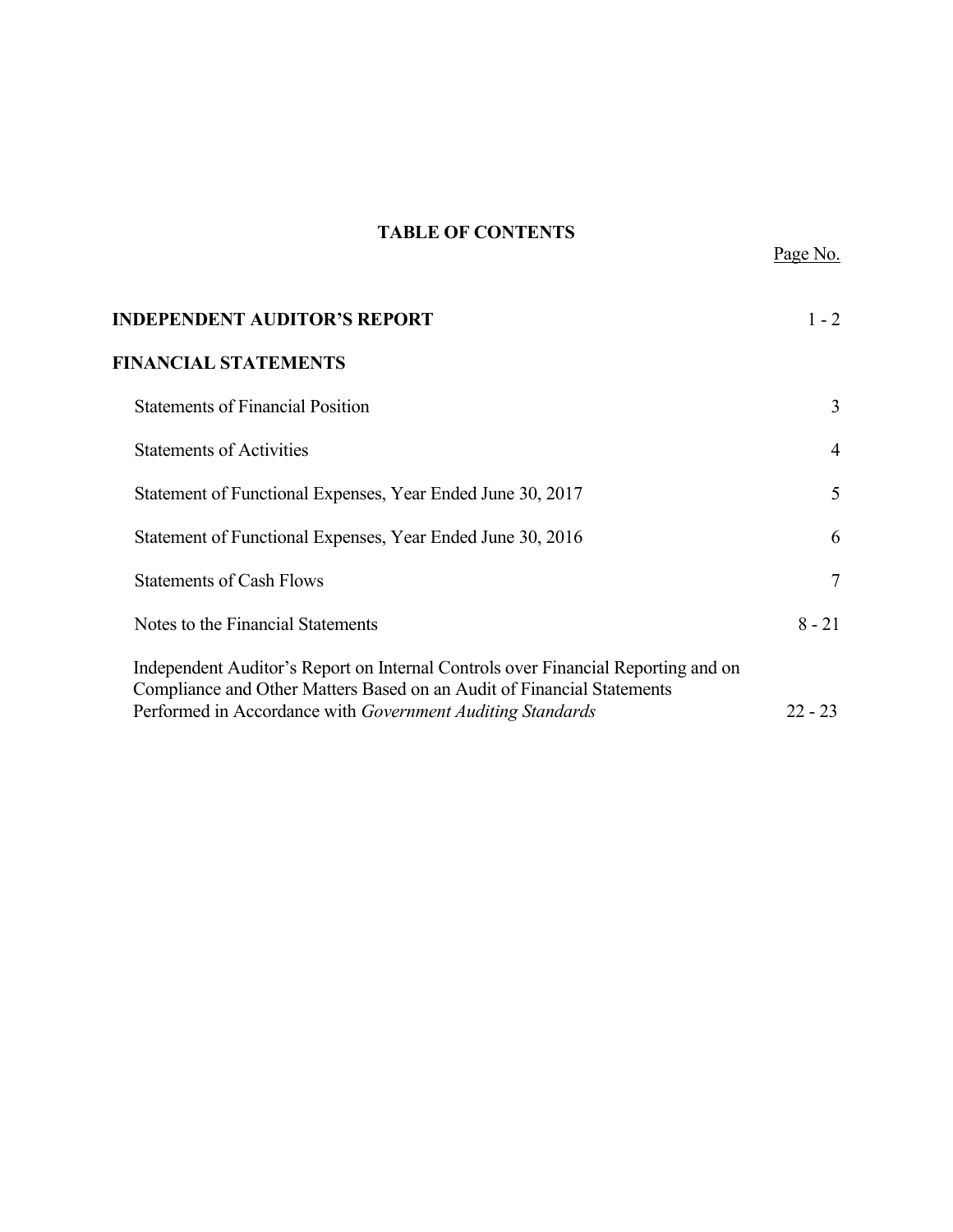

1730 Rhode Island Avenue, NW Suite 800 Washington, DC 20036 (202) 296-3306 Fax: (202) 296-0059

Independent Auditor's Report

The Board of Trustees Paul Public Charter School, Inc. Washington, DC

### **Report on the Financial Statements**

We have audited the accompanying financial statements of Paul Public Charter School, Inc., a nonprofit organization, which comprise the statements of financial position as of June 30, 2017 and 2016, and the related statements of activities, functional expenses, and cash flows for the years then ended, and the related notes to the financial statements.

### *Management's Responsibility for the Financial Statements*

Management is responsible for the preparation and fair presentation of these financial statements in accordance with accounting principles generally accepted in the United States of America; this includes the design, implementation, and maintenance of internal control relevant to the preparation and fair presentation of financial statements that are free from material misstatement, whether due to fraud or error.

### *Auditor's Responsibility*

Our responsibility is to express an opinion on these financial statements based on our audits. We conducted our audits in accordance with auditing standards generally accepted in the United States of America and the standards applicable to financial audits contained in *Government Auditing Standards,* issued by the Comptroller General of the United States. Those standards require that we plan and perform the audit to obtain reasonable assurance about whether the financial statements are free from material misstatement.

An audit involves performing procedures to obtain audit evidence about the amounts and disclosures in the financial statements. The procedures selected depend on the auditor's judgment, including the assessment of the risks of material misstatement of the financial statements, whether due to fraud or error. In making those risk assessments, the auditor considers internal control relevant to the entity's preparation and fair presentation of the financial statements in order to design audit procedures that are appropriate in the circumstances, but not for the purpose of expressing an opinion on the effectiveness of the entity's internal control. Accordingly, we express no such opinion. An audit also includes evaluating the appropriateness of accounting policies used and the reasonableness of significant accounting estimates made by management, as well as evaluating the overall presentation of the financial statements.

We believe that the audit evidence we have obtained is sufficient and appropriate to provide a basis for our audit opinion.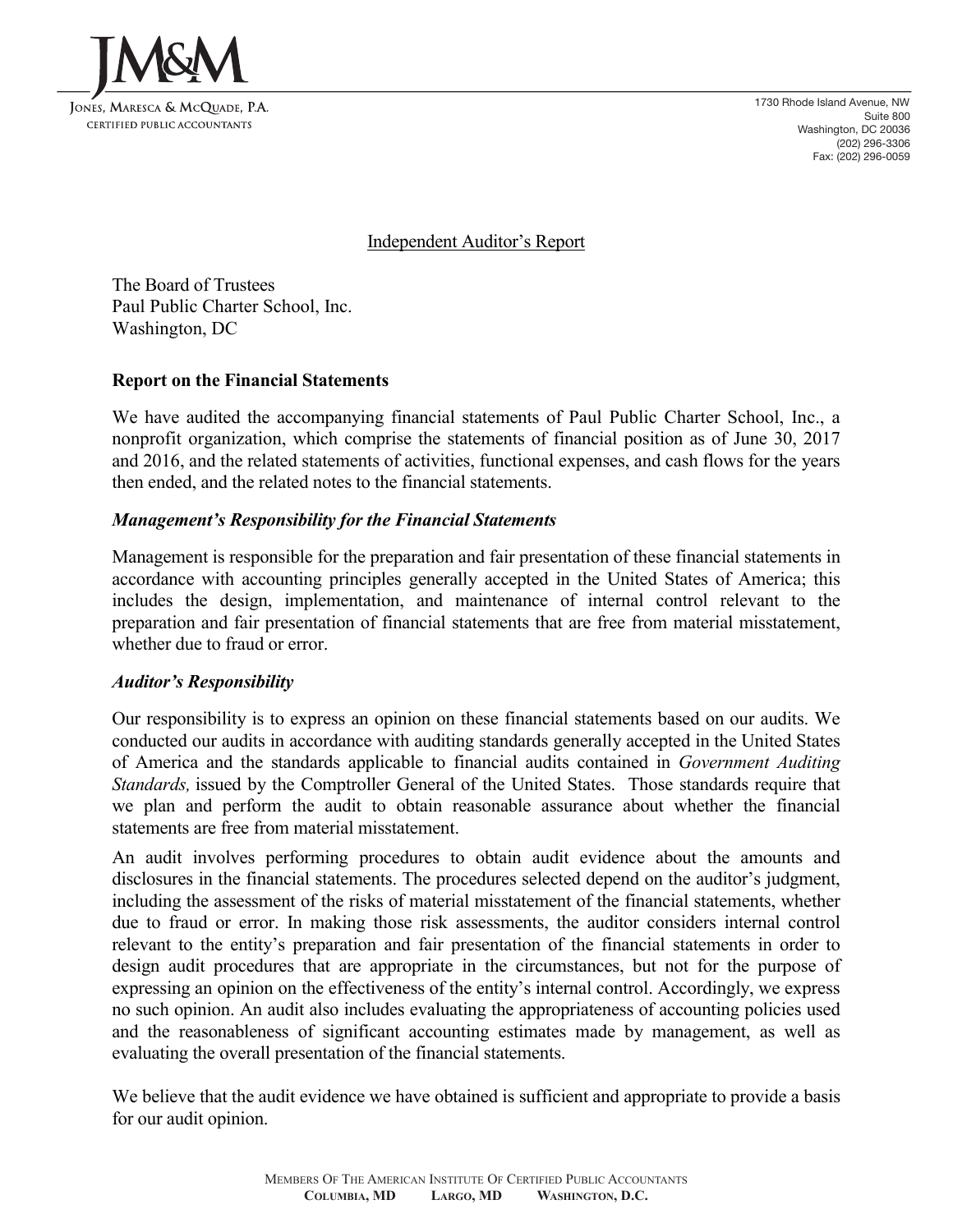Paul Public Charter School, Inc. Independent Auditor's Report Page 2

## *Opinion*

In our opinion, the financial statements referred to above present fairly, in all material respects, the financial position of Paul Public Charter School, Inc. as of June 30, 2017 and 2016, and the changes in its net assets and its cash flows for the years then ended in accordance with accounting principles generally accepted in the United States of America.

## **Other Reporting Required by** *Government Auditing Standards*

In accordance with *Government Auditing Standards*, we have also issued our report dated November 29, 2017 on our consideration of Paul Public Charter School, Inc.'s internal control over financial reporting and on our tests of its compliance with certain provisions of laws, regulations, contracts, and grant agreements and other matters. The purpose of that report is to describe the scope of our testing of internal control over financial reporting and compliance and the results of that testing, and not to provide an opinion on internal control over financial reporting or on compliance. That report is an integral part of an audit performed in accordance with *Government Auditing Standards* in considering Paul Public Charter School, Inc.'s internal control over financial reporting and compliance.

Jam Marma & Ma Quade PA

Washington, DC November 29, 2017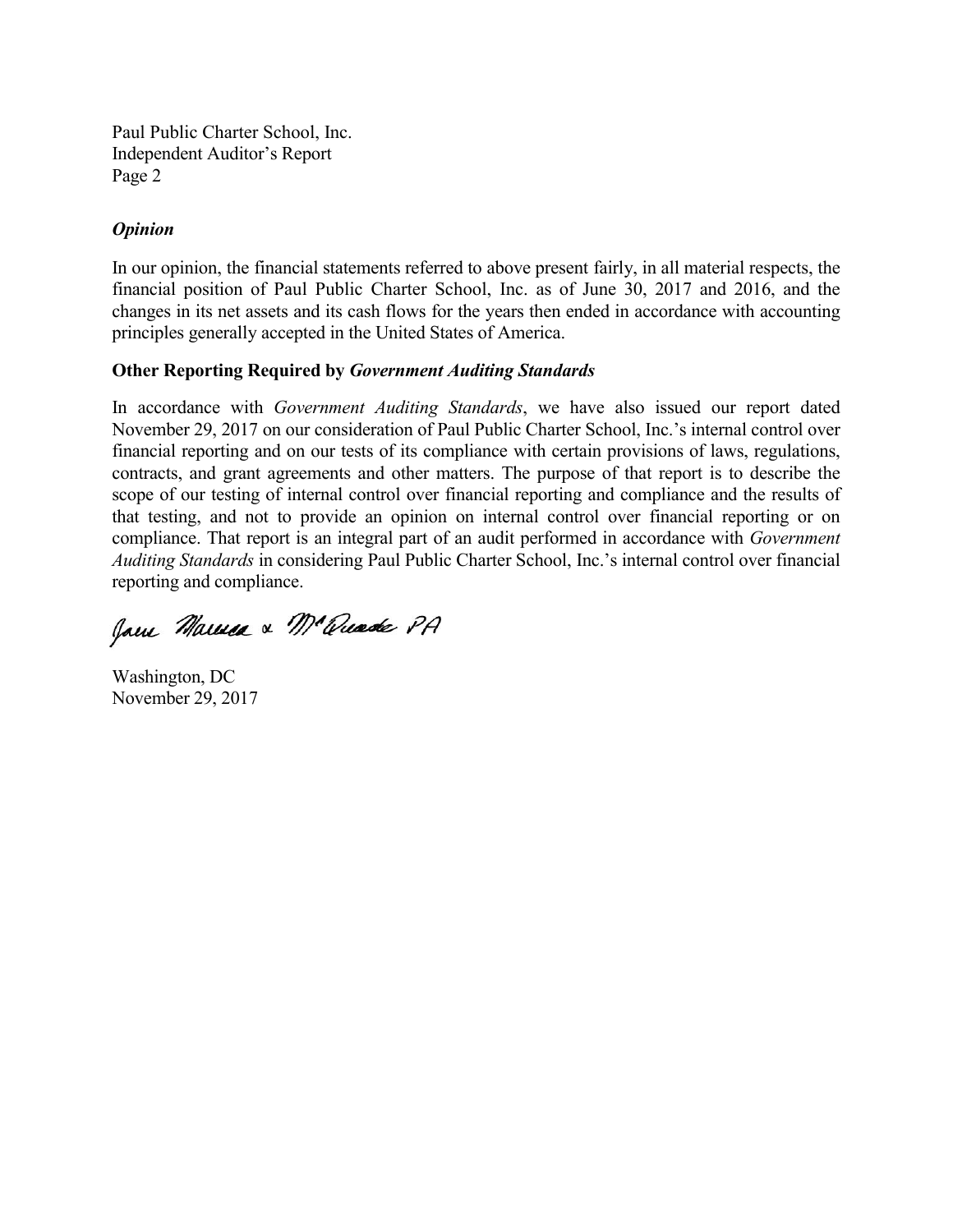#### **JUNE 30, 2017 AND 2016 PAUL PUBLIC CHARTER SCHOOL, INC. STATEMENTS OF FINANCIAL POSITION**

|                                                         | 2017             | 2016            |
|---------------------------------------------------------|------------------|-----------------|
| <b>ASSETS</b>                                           |                  |                 |
| <b>CURRENT ASSETS</b>                                   |                  |                 |
| Cash and cash equivalents                               | \$<br>2,317,821  | \$<br>1,314,322 |
| Cash and cash equivalents restricted by debt agreements | 543,960          | 2,319           |
| Grants and accounts receivable                          | 466,742          | 219,933         |
| Prepaid expenses                                        | 37,632           | 8,407           |
| <b>Total Current Assets</b>                             | 3,366,155        | 1,544,981       |
| PROPERTY AND EQUIPMENT, NET                             | 22,062,651       | 23,022,951      |
| <b>OTHER ASSETS</b>                                     |                  |                 |
| Investments                                             | 2,441,966        | 354,572         |
| Investments restricted by debt agreements               |                  | 2,070,971       |
| Deferred rental asset                                   | 1,108,633        | 1,161,425       |
| <b>Total Other Assets</b>                               | 3,550,599        | 3,586,968       |
| <b>TOTAL ASSETS</b>                                     | 28,979,405       | 28,154,900<br>S |
| <b>LIABILITIES AND NET ASSETS</b>                       |                  |                 |
| <b>CURRENT LIABILITIES</b>                              |                  |                 |
| Accounts payable and accrued expenses                   | \$<br>331,912    | \$<br>439,294   |
| Payroll and related liabilities                         | 1,362,332        | 918,292         |
| Deferred revenue                                        | 31,110           | 34,034          |
| Capital lease payable, current portion                  | 12,867           | 14,463          |
| Long-term debt, current portion                         |                  | 887,733         |
| <b>Total Current Liabilities</b>                        | 1,738,221        | 2,293,816       |
| <b>LONG-TERM LIABILITIES</b>                            |                  |                 |
| Capital lease payable, net of current portion           | 39,823           |                 |
| Long-term debt, net                                     | 18,170,860       | 16,749,637      |
| <b>Total Long-Term Liabilities</b>                      | 18,210,683       | 16,749,637      |
| <b>TOTAL LIABILITIES</b>                                | 19,948,904       | 19,043,453      |
| <b>NET ASSETS</b>                                       |                  |                 |
| Unrestricted                                            | 9,029,501        | 9,110,447       |
| Temporarily restricted                                  | 1,000            | 1,000           |
| <b>Total Net Assets</b>                                 | 9,030,501        | 9,111,447       |
| <b>TOTAL LIABILITIES AND NET ASSETS</b>                 | \$<br>28,979,405 | \$ 28,154,900   |

The accompanying notes are an integral part of these financial statements.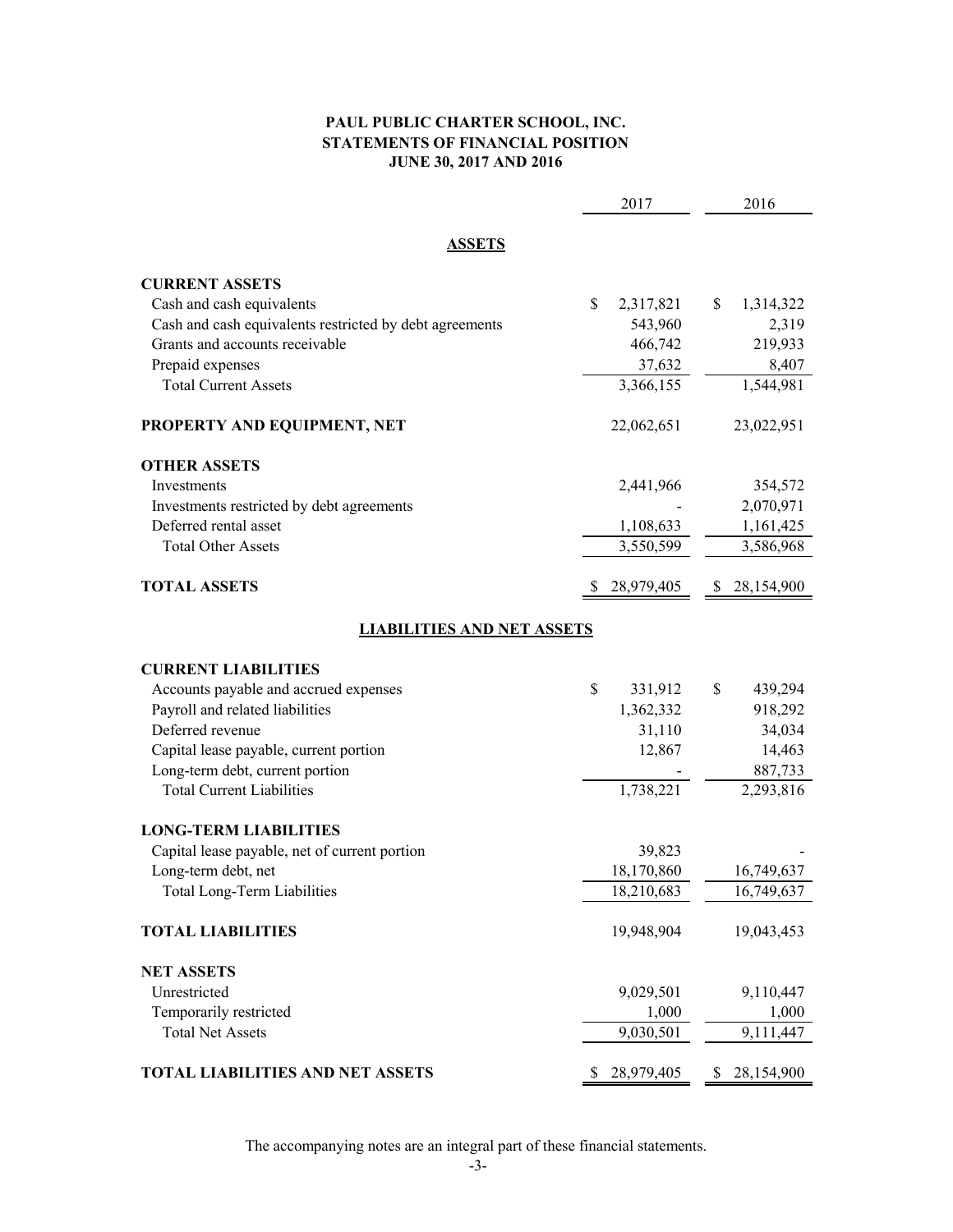#### **PAUL PUBLIC CHARTER SCHOOL, INC. STATEMENTS OF ACTIVITIES YEARS ENDED JUNE 30, 2017 AND 2016**

|                                       | 2017         |    |                           | 2016            |              |             |                           |                 |
|---------------------------------------|--------------|----|---------------------------|-----------------|--------------|-------------|---------------------------|-----------------|
|                                       | Unrestricted |    | Temporarily<br>Restricted | Total           | Unrestricted |             | Temporarily<br>Restricted | Total           |
| <b>REVENUE AND SUPPORT</b>            |              |    |                           |                 |              |             |                           |                 |
| Per pupil appropriations              | \$11,263,010 | \$ |                           | \$11,263,010    | \$9,878,990  | $\mathbf S$ |                           | 9,878,990<br>\$ |
| Per pupil facility allowance          | 2,277,396    |    |                           | 2,277,396       | 2,111,824    |             |                           | 2,111,824       |
| Federal entitlements and grants       | 538,112      |    |                           | 538,112         | 581,225      |             |                           | 581,225         |
| Food services                         | 14,856       |    |                           | 14,856          | 44,954       |             |                           | 44,954          |
| Other grants and contributions        | 185,744      |    |                           | 185,744         | 181,022      |             |                           | 181,022         |
| In-kind contributions                 | 8,321        |    |                           | 8,321           | 15,000       |             |                           | 15,000          |
| Student activity fees                 | 147,443      |    |                           | 147,443         | 60,000       |             |                           | 60,000          |
| Net appreciation in fair value        |              |    |                           |                 |              |             |                           |                 |
| of investments                        | 197,820      |    |                           | 197,820         | 24,831       |             |                           | 24,831          |
| Rental income                         | 41,603       |    |                           | 41,603          |              |             |                           |                 |
| Interest income                       | 219          |    |                           | 219             | 158          |             |                           | 158             |
| Net assets released from restrictions |              |    |                           |                 | 110,000      |             | (110,000)                 |                 |
| Total Revenue and Support             | 14,674,524   |    |                           | 14,674,524      | 13,008,004   |             | (110,000)                 | 12,898,004      |
| <b>EXPENSES</b>                       |              |    |                           |                 |              |             |                           |                 |
| <b>Educational programs</b>           | 12,474,718   |    |                           | 12,474,718      | 10,793,466   |             |                           | 10,793,466      |
| General and administrative            | 1,727,592    |    |                           | 1,727,592       | 1,354,487    |             |                           | 1,354,487       |
| Fundraising                           | 342,380      |    |                           | 342,380         | 305,756      |             |                           | 305,756         |
| <b>Total Expenses</b>                 | 14,544,690   |    |                           | 14,544,690      | 12,453,709   |             |                           | 12,453,709      |
| <b>CHANGE IN NET ASSETS FROM</b>      |              |    |                           |                 |              |             |                           |                 |
| <b>OPERATIONS</b>                     | 129,834      |    |                           | 129,834         | 554,295      |             | (110,000)                 | 444,295         |
| Loss on Extinguishment of Debt        | (210,780)    |    |                           | (210,780)       |              |             |                           |                 |
| <b>CHANGE IN NET ASSETS</b>           | (80, 946)    |    |                           | (80, 946)       | 554,295      |             | (110,000)                 | 444,295         |
| NET ASSETS, beginning of year         | 9,110,447    |    | 1,000                     | 9,111,447       | 8,556,152    |             | 111,000                   | 8,667,152       |
| NET ASSETS, end of year               | \$9,029,501  | \$ | 1,000                     | 9,030,501<br>\$ | \$9,110,447  | \$          | 1,000                     | \$9,111,447     |

The accompanying notes are an integral part of these financial statements.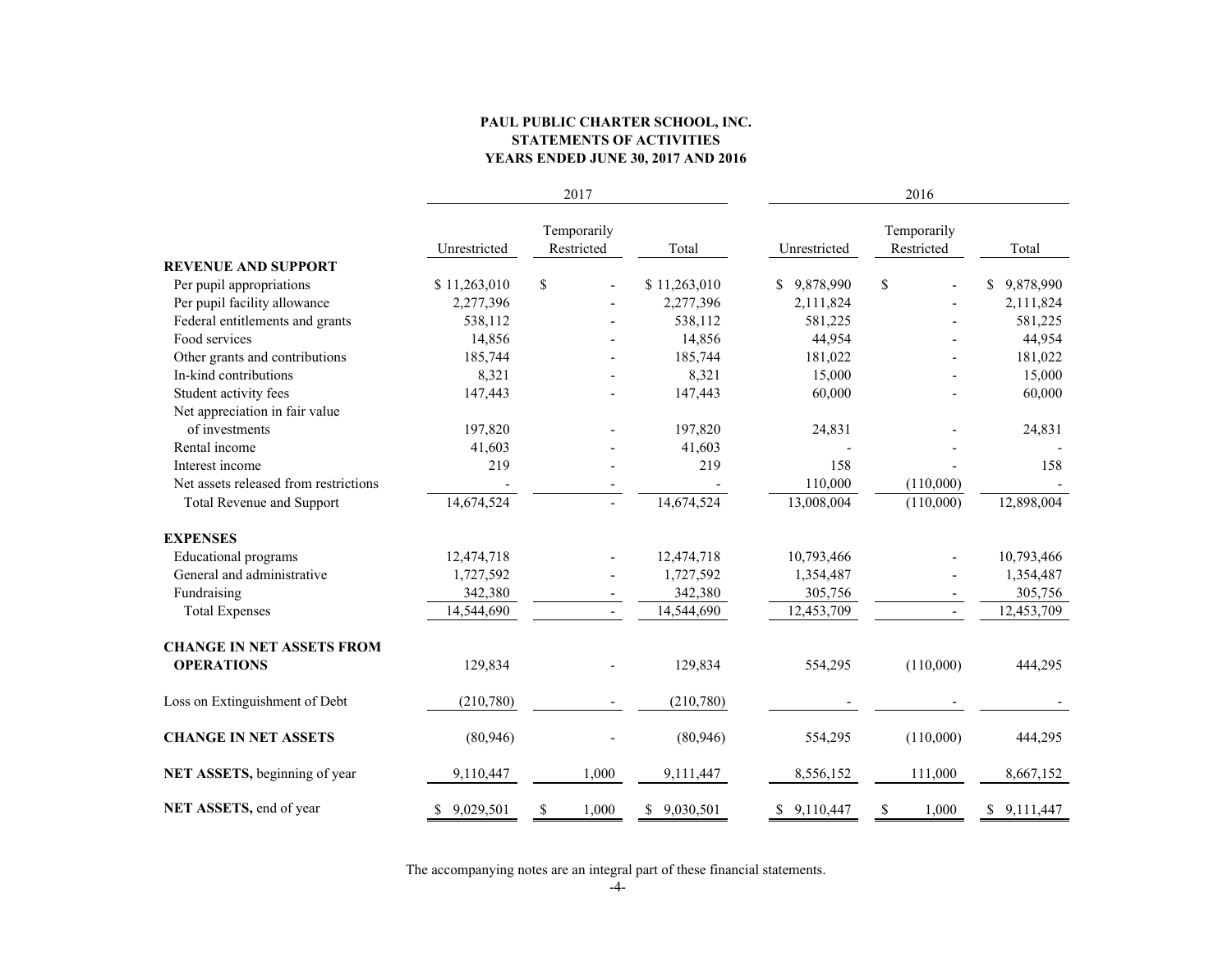#### **PAUL PUBLIC CHARTER SCHOOL, INC. STATEMENT OF FUNCTIONAL EXPENSES YEAR ENDED JUNE 30, 2017**

|                                   | Educational      | General and     |                     |                  |
|-----------------------------------|------------------|-----------------|---------------------|------------------|
|                                   | Programs         | Administrative  | Fundraising         | Total            |
| <b>Personnel Expenses</b>         |                  |                 |                     |                  |
| <b>Salaries</b>                   | \$<br>5,878,942  | \$<br>915,122   | \$<br>183,358       | \$<br>6,977,422  |
| Employee benefits                 | 684,929          | 125,920         | 5,390               | 816,239          |
| Payroll taxes                     | 485,542          | 67,591          | 13,543              | 566,676          |
| Professional development          | 245,995          | 20,136          | 4,035               | 270,166          |
| <b>Total Personnel Expenses</b>   | 7,295,408        | 1,128,769       | 206,326             | 8,630,503        |
| <b>Direct Student Costs</b>       |                  |                 |                     |                  |
| Supplies and materials            | 111,489          |                 |                     | 111,489          |
| Transportation                    | 207,593          |                 |                     | 207,593          |
| Contracted instruction fees       | 539,078          |                 |                     | 539,078          |
| Textbooks                         | 32,608           |                 |                     | 32,608           |
| Food service                      | 349,540          |                 |                     | 349,540          |
| Student assessments               | 83,321           |                 |                     | 83,321           |
| Other student costs               | 206,650          |                 |                     | 206,650          |
| <b>Total Direct Student Costs</b> | 1,530,279        |                 |                     | 1,530,279        |
| <b>Occupancy Expenses</b>         |                  |                 |                     |                  |
| Rent                              | 99,726           | 15,523          | 3,110               | 118,359          |
| Maintenance and repairs           | 77,032           | 11,990          | 2,403               | 91,425           |
| Utilities                         | 243,590          | 37,918          | 7,597               | 289,105          |
| Contracted building services      | 306,348          | 47,686          | 9,555               | 363,589          |
| <b>Total Occupancy Expenses</b>   | 726,696          | 113,117         | $\overline{22,665}$ | 862,478          |
| <b>Office Expenses</b>            |                  |                 |                     |                  |
| Office supplies and materials     | 162,276          | 569             | 5,061               | 167,906          |
| Telecommunications                | 68,993           | 10,740          | 2,152               | 81,885           |
| Professional fees                 | 430,832          | 90,803          | 13,437              | 535,072          |
| Postage and shipping              | 25,570           | 15,081          | 797                 | 41,448           |
| Marketing and recruitment         | 2,307            | 360             | 18,407              | 21,074           |
| Computer and related              | 56,570           | 8,806           | 1,764               | 67,140           |
| <b>Total Office Expenses</b>      | 746,548          | 126,359         | 41,618              | 914,525          |
| <b>General Expenses</b>           |                  |                 |                     |                  |
| Insurance                         | 75,621           | 11,770          | 2,359               | 89,750           |
| Interest                          | 701,181          | 110,074         | 21,869              | 833,124          |
| Authorizer fee                    | 124,098          | 19,318          | 3,870               | 147,286          |
| Depreciation and amortization     | 1,174,347        | 194,782         | 36,627              | 1,405,756        |
| Fees and licenses                 | 34,777           | 13,197          | 2,644               | 50,618           |
| Travel and meetings               | 65,763           | 10,206          | 2,081               | 78,050           |
| Other general expense             |                  |                 | 2,321               | 2,321            |
| <b>Total General Expenses</b>     | 2,175,787        | 359,347         | 71,771              | 2,606,905        |
| <b>TOTAL EXPENSES</b>             | \$<br>12,474,718 | \$<br>1,727,592 | \$<br>342,380       | \$<br>14,544,690 |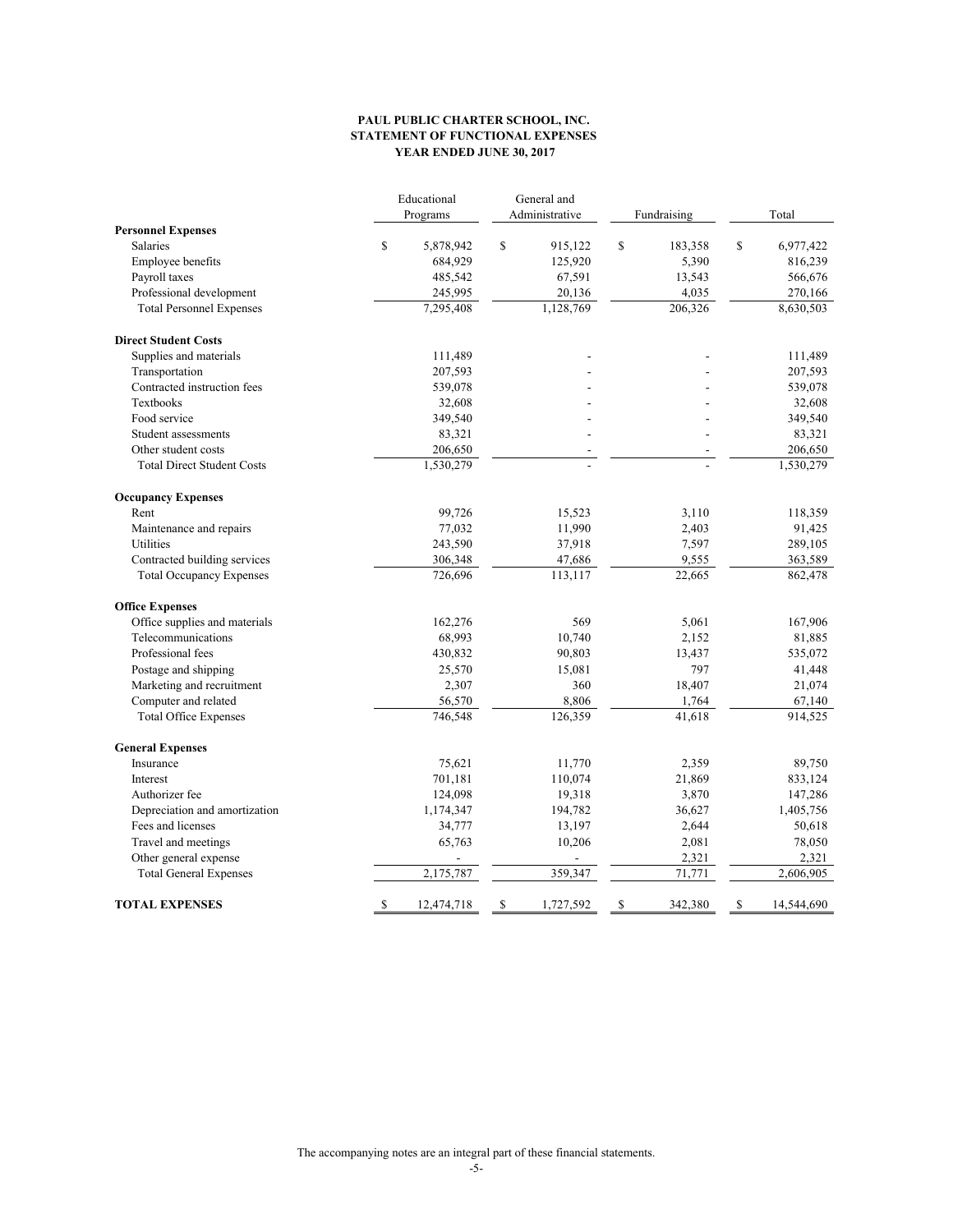#### **PAUL PUBLIC CHARTER SCHOOL, INC. STATEMENT OF FUNCTIONAL EXPENSES YEAR ENDED JUNE 30, 2016**

|                                   | Educational<br>Programs | General and<br>Administrative | Fundraising   | Total            |
|-----------------------------------|-------------------------|-------------------------------|---------------|------------------|
| <b>Personnel Expenses</b>         |                         |                               |               |                  |
| Salaries                          | \$<br>4,909,295         | \$<br>739,635                 | \$<br>161,836 | \$<br>5,810,766  |
| Employee benefits                 | 754,782                 | 38,923                        | 8,516         | 802,221          |
| Payroll taxes                     | 419,802                 | 64,206                        | 14,049        | 498,057          |
| Professional development          | 211,027                 | 22,420                        | 4,906         | 238,353          |
| <b>Total Personnel Expenses</b>   | 6,294,906               | 865,184                       | 189,307       | 7,349,397        |
| <b>Direct Student Costs</b>       |                         |                               |               |                  |
| Supplies and materials            | 67,297                  |                               |               | 67,297           |
| Transportation                    | 96,084                  |                               |               | 96,084           |
| Contracted instruction fees       | 565,996                 |                               |               | 565,996          |
| Textbooks                         | 26,058                  |                               |               | 26,058           |
| Food service                      | 345,072                 |                               |               | 345,072          |
| Student assessments               | 65,866                  |                               |               | 65,866           |
| Other student costs               | 254,737                 | $\overline{\phantom{a}}$      |               | 254,737          |
| <b>Total Direct Student Costs</b> | 1,421,110               |                               |               | 1,421,110        |
| <b>Occupancy Expenses</b>         |                         |                               |               |                  |
| Rent                              | 97,943                  | 14,756                        | 3,229         | 115,928          |
| Maintenance and repairs           | 76,922                  | 11,588                        | 2,536         | 91,046           |
| Utilities                         | 269,791                 | 40,647                        | 8,894         | 319,332          |
| Contracted building services      | 327,869                 | 49,397                        | 10,808        | 388,074          |
| <b>Total Occupancy Expenses</b>   | 772,525                 | 116,388                       | 25,467        | 914,380          |
| <b>Office Expenses</b>            |                         |                               |               |                  |
| Office supplies and materials     | 123,477                 | 18,600                        | 4,070         | 146,147          |
| Telecommunications                | 75,583                  | 11,387                        | 2,492         | 89,462           |
| Professional fees                 | 375,585                 | 56,586                        | 12,381        | 444,552          |
| Postage and shipping              | 15,753                  | 2,374                         | 519           | 18,646           |
| Marketing and recruitment         | 1,890                   | 25,942                        | 15,063        | 42,895           |
| Computer and related              | 91,786                  | 13,828                        | 3,026         | 108,640          |
| <b>Total Office Expenses</b>      | 684,074                 | 128,717                       | 37,551        | 850,342          |
| <b>General Expenses</b>           |                         |                               |               |                  |
| Insurance                         | 72,678                  | 10,950                        | 2,396         | 86,024           |
| Interest                          | 468,151                 | 70,531                        | 15,434        | 554,116          |
| Authorizer fee                    | 113,158                 | 17,049                        | 3,730         | 133,937          |
| Depreciation and amortization     | 774,433                 | 116,677                       | 25,528        | 916,638          |
| Food service/catering             | 103,452                 | 15,586                        | 3,410         | 122,448          |
| Fees and licenses                 | 22,397                  | 3,375                         | 738           | 26,510           |
| Travel and meetings               | 50,866                  | 7,663                         | 1,677         | 60,206           |
| Other general expense             | 15,716                  | 2,367                         | 518           | 18,601           |
| <b>Total General Expenses</b>     | 1,620,851               | 244,198                       | 53,431        | 1,918,480        |
| <b>TOTAL EXPENSES</b>             | 10,793,466<br>-S        | 1,354,487<br>\$               | 305,756<br>\$ | 12,453,709<br>\$ |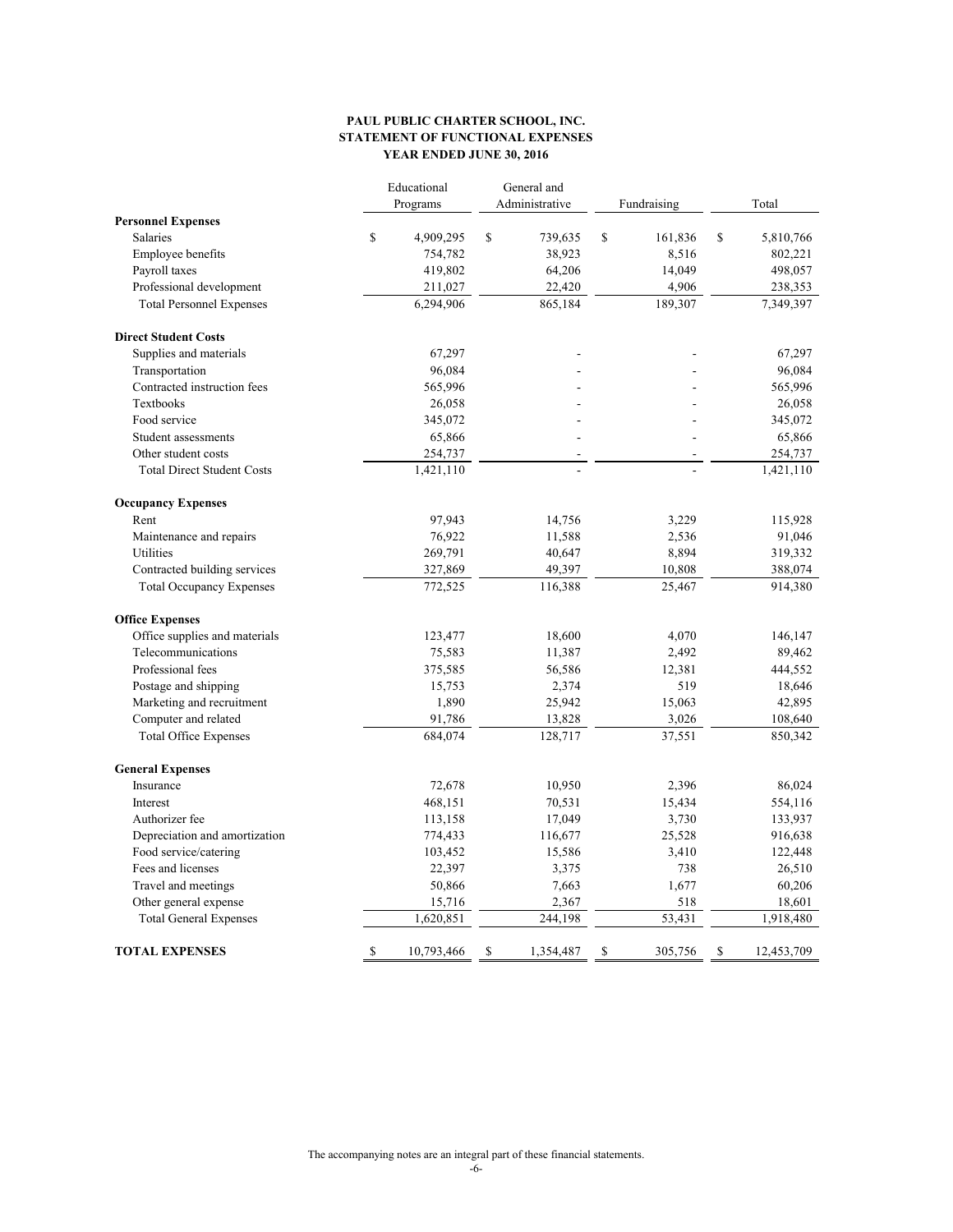#### **PAUL PUBLIC CHARTER SCHOOL, INC. STATEMENTS OF CASH FLOWS YEARS ENDED JUNE 30, 2017 AND 2016**

|                                                         | 2017 |              | 2016            |  |
|---------------------------------------------------------|------|--------------|-----------------|--|
| <b>CASH FLOWS FROM OPERATING ACTIVITIES</b>             |      |              |                 |  |
| Change in net assets                                    | \$   | (80, 946)    | \$<br>444,295   |  |
| Adjustments to reconcile change in net assets           |      |              |                 |  |
| provided by (used for) operating activities:            |      |              |                 |  |
| Depreciation and amortization of property and equipment |      | 1,405,756    | 916,638         |  |
| Amortization of debt issuance costs                     |      | 1,101        | 101,223         |  |
| Loss on extinguishment of debt                          |      | 210,780      |                 |  |
| Net appreciation in fair value of investments           |      | (197, 820)   | (24, 831)       |  |
| (Increase) decrease in assets                           |      |              |                 |  |
| Cash and cash equivalents restricted by debt agreements |      | (541, 641)   | (1)             |  |
| Grants and accounts receivable                          |      | (246, 809)   | 187,284         |  |
| Prepaid expenses                                        |      | (29, 225)    | 135,846         |  |
| Deferred rental asset                                   |      | 52,792       | (387, 142)      |  |
| Increase (decrease) in current liabilities              |      |              |                 |  |
| Accounts payable and accrued expenses                   |      | (107, 382)   | (3,921,090)     |  |
| Payroll and related liabilities                         |      | 444,040      | (140, 431)      |  |
| Deferred revenue                                        |      | (2,924)      | 34,034          |  |
| Net Cash Provided by (Used for) Operating Activities    |      | 907,722      | (2,654,175)     |  |
| <b>CASH FLOWS FROM INVESTING ACTIVITIES</b>             |      |              |                 |  |
| Purchase of property and equipment                      |      | (277, 875)   | (5,169,752)     |  |
| Proceeds from sale of investments                       |      | 181,397      | 370,000         |  |
| Net Cash Used for Investing Activities                  |      | (96, 478)    | (4,799,752)     |  |
| <b>CASH FLOWS FROM FINANCING ACTIVITIES</b>             |      |              |                 |  |
| Proceeds from long-term debt                            |      | 18,566,251   | 8,448,218       |  |
| Principal payments on long-term debt                    |      | (17,949,272) | (437, 145)      |  |
| Principal payments on capital lease                     |      | (28, 232)    | (20, 813)       |  |
| Debt issuance costs incurred                            |      | (396, 492)   | (5,000)         |  |
| Net Cash Provided by Financing Activities               |      | 192,255      | 7,985,260       |  |
| NET CHANGE IN CASH AND CASH EQUIVALENTS                 |      | 1,003,499    | 531,333         |  |
| CASH AND CASH EQUIVALENTS, beginning of year            |      | 1,314,322    | 782,989         |  |
| CASH AND CASH EQUIVALENTS, end of year                  | -S   | 2,317,821    | \$<br>1,314,322 |  |
| <b>SUPPLEMENTAL INFORMATION</b>                         |      |              |                 |  |
| Cash paid for interest                                  | \$   | 832,023      | \$<br>452.893   |  |

The accompanying notes are an integral part of these financial statements.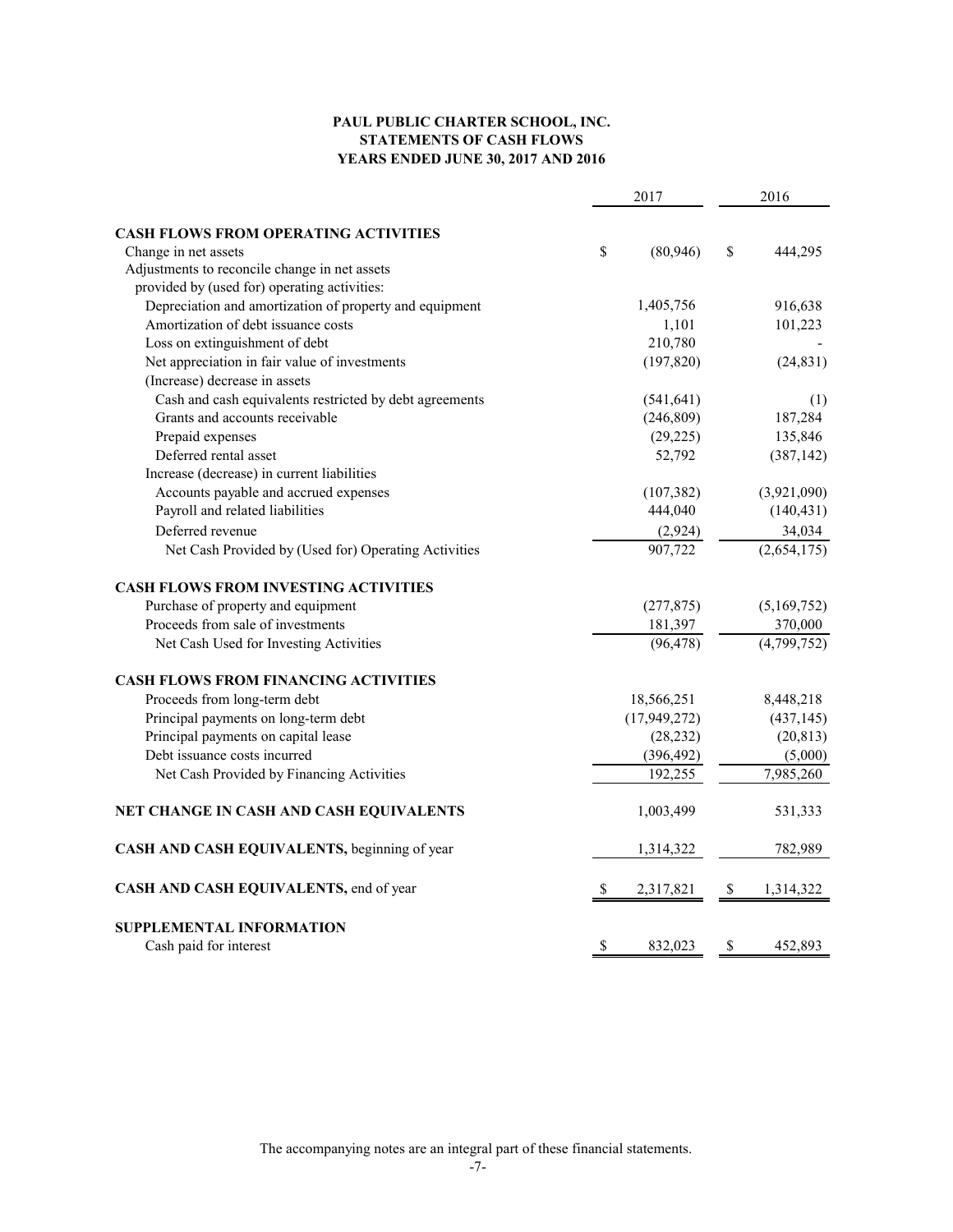## **NOTE A – ORGANIZATION AND PURPOSE**

Paul Public Charter School, Inc. (the "School") was incorporated as a non-stock and not-for-profit organization on July 1, 2000 under the laws of the District of Columbia. The School is an urban public charter school primarily serving minority students from the local neighborhood in sixth through twelfth grade. It is intended to be a twenty-first century learning center and a center in its community where all students experience a demanding academic program. The School is organized around the premise that society has changed dramatically during the past quarter-century and that public schools must change in order to meet new needs.

The School is designed to serve children and adults as integral members of the community; hence, the School is designed to be far more than a traditional service provider. The goal of the School is to provide intellectually challenging experiences required to develop independent, productive, and responsible individuals, who will learn to love learning, will be taught to think critically, and who will demonstrate that they understand the importance of taking active roles in community life. On May 25, 2000 the School entered into a 15-year Charter School Agreement with the District of Columbia Public Charter School Board. On July 1, 2015, that agreement was renewed for an additional 15 years. The School's primary sources of support are local appropriations for Charter Schools from the District of Columbia Government, federal entitlements and grants from private foundations.

## **NOTE B – SUMMARY OF SIGNIFICANT ACCOUNTING POLICIES**

## Basis of Accounting

The School's financial statements are prepared on the accrual basis of accounting. Therefore, revenue and related assets are recognized when earned and expenses and related liabilities are recognized as the obligations are incurred.

### Basis of Presentation

Financial statement presentation follows the Financial Accounting Standards Board ("FASB") Accounting Standards Codification ("ASC") Topic *Not-for-Profit Entities*. In accordance with the topic, the School is required to report information regarding its financial position and activities according to three classes of net assets:

*Unrestricted Net Assets* – Net assets not subject to donor-imposed stipulations;

*Temporarily Restricted Net Assets* – Net assets subject to donor-imposed stipulations that may or will be met by either actions of the School and/or the passage of time;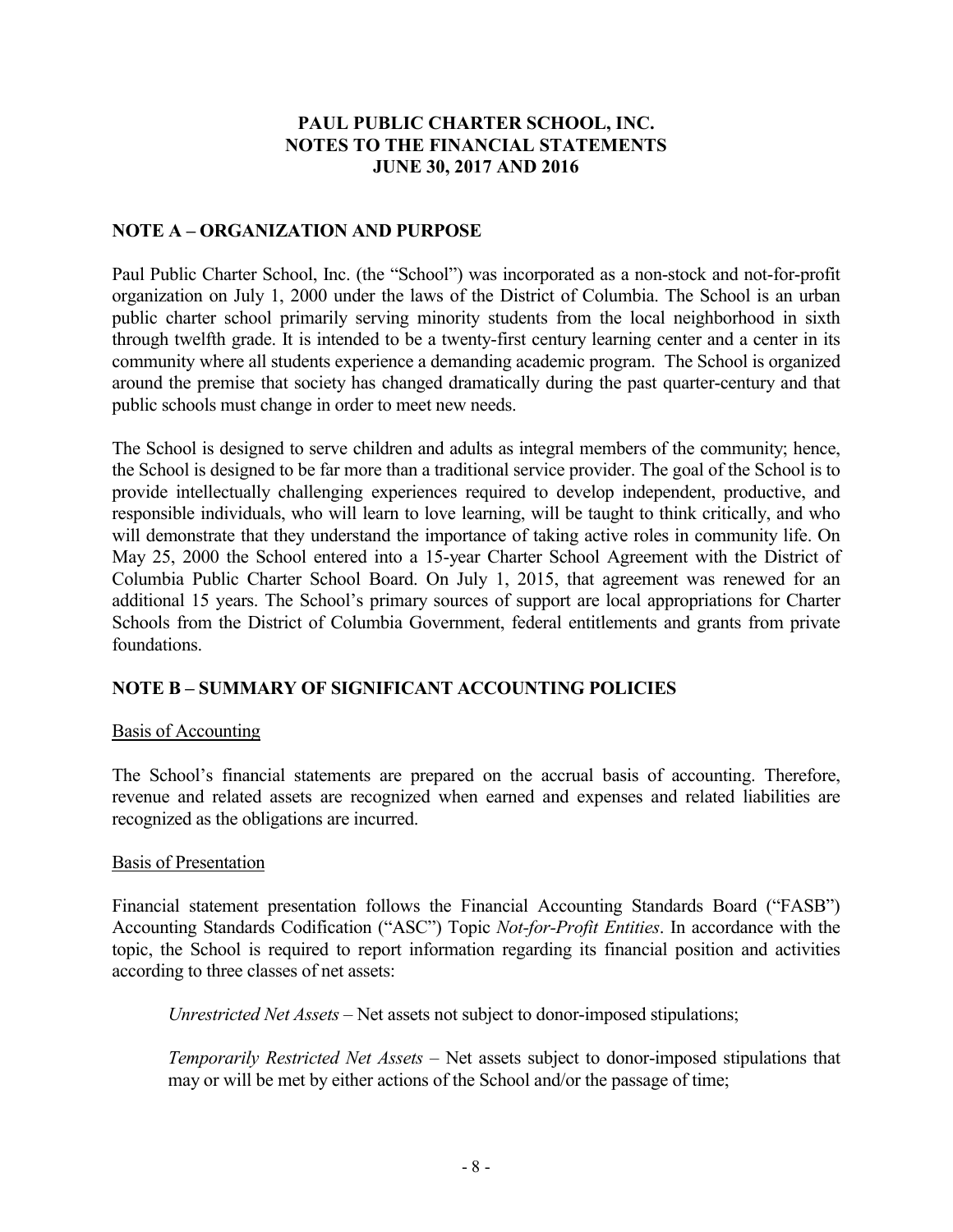(continued)

### **NOTE B – SUMMARY OF SIGNIFICANT ACCOUNTING POLICIES** (continued)

### Basis of Presentation - continued

*Permanently Restricted Net Assets* – Net assets subject to donor-imposed stipulations that they be maintained permanently by the School. The School had no permanently restricted net assets as of June 30, 2017 and 2016.

### Use of Estimates

The preparation of financial statements in conformity with U.S. generally accepted accounting principles requires management to make estimates and assumptions that affect certain reported amounts of assets and liabilities and disclosure of contingent assets and liabilities at the date of the financial statements and reported amounts of revenues and expenses during the reporting period. Actual results could differ from those estimates.

### Cash and Cash Equivalents

The term cash and cash equivalents as used in the accompanying financial statements include currency on hand, demand deposits, and highly liquid investments purchased from financial institutions with a maturity of three months or less.

### Cash and Cash Equivalents Restricted by Debt Agreements

Cash and cash equivalents restricted by debt agreements is comprised of cash and cash equivalents held by a trustee to fund a portion of debt service related to the Series 2017 Bonds (see Note F).

### Accounts and Grants Receivable

Accounts receivable related to program service fees are recognized as revenue on the accrual basis of accounting at the time the program activity has occurred. Grants receivable consist of unsecured amounts due from public funding sources whose ability to pay are subject to appropriations. Accounts and grants receivable are stated at the amount management expects to collect from outstanding balances. Management believes that all accounts and grants receivable balances will be collected within one year or less; therefore, no allowance for doubtful accounts has been recorded.

### Investments

Investments are stated at fair value. Dividends are recorded on the ex-dividend date. Interest is recognized when earned. Purchases and sales of investments are reflected on a trade-date basis. Net appreciation (depreciation) in fair value of investments is recognized in the statements of activities in the period in which the changes occur.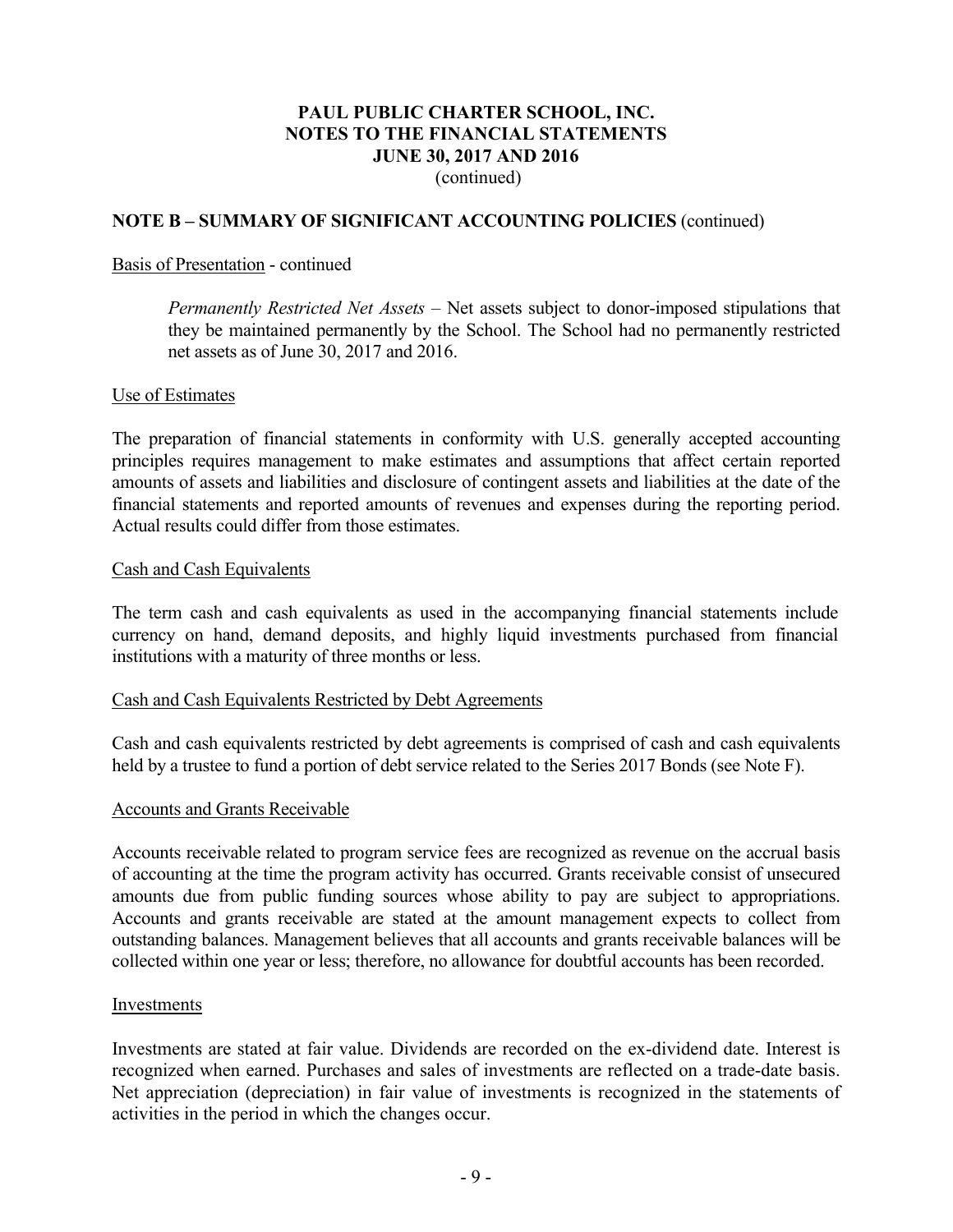(continued)

### **NOTE B – SUMMARY OF SIGNIFICANT ACCOUNTING POLICIES** (continued)

#### Investments Restricted by Debt Agreements

In accordance with the terms of the debt agreements in place as of June 30, 2016 (see Note F), investments of \$2,200,000 were required to be held in collateral escrow accounts for which the lenders had the right to draw from in the event of non payment. The revenue bonds issued in June 2017 that refinanced previous debt (see Note F) did not include this requirement, so restricted investments are not reflected in the accompanying statement of financial position as of June 30, 2017.

#### Property and Equipment

Property and equipment are stated at cost, or at fair market value if donated. Expenditures for maintenance and repairs which do not improve or extend the life of the respective asset and are less than \$1,000 are charged to expense when incurred. Renewals and betterments that materially extend the life of the asset are capitalized. Depreciation is computed using the straight line method over the estimated useful lives of the assets, which range from 2 to 39 years. Leasehold improvements are amortized over the lessor of their useful life or the lease term.

During 2016, the School completed construction and renovations to the existing building. All costs related to the construction had been accumulated as construction-in-progress until completion in December 2015, when these costs were reclassified as leasehold improvements and depreciated over the useful life of the asset.

### Debt Issuance Costs

Costs incurred in the issuance of debt have been capitalized and are reported on the statements of financial position as a direct deduction from the related debt liability. Debt issuance costs are amortized as interest expense using straight-line method over the remaining period of the debt, which approximates the effective interest method.

#### Deferred Revenue

Deferred revenue results from income received in the current fiscal year and deferred until the next fiscal year in which the service is performed.

#### Revenue Recognition

Contributions received are recorded as unrestricted, temporarily restricted or permanently restricted support, depending on the existence and/or nature of any donor restrictions. When a restriction expires (that is, when a stipulated time restriction ends or the purpose of the restriction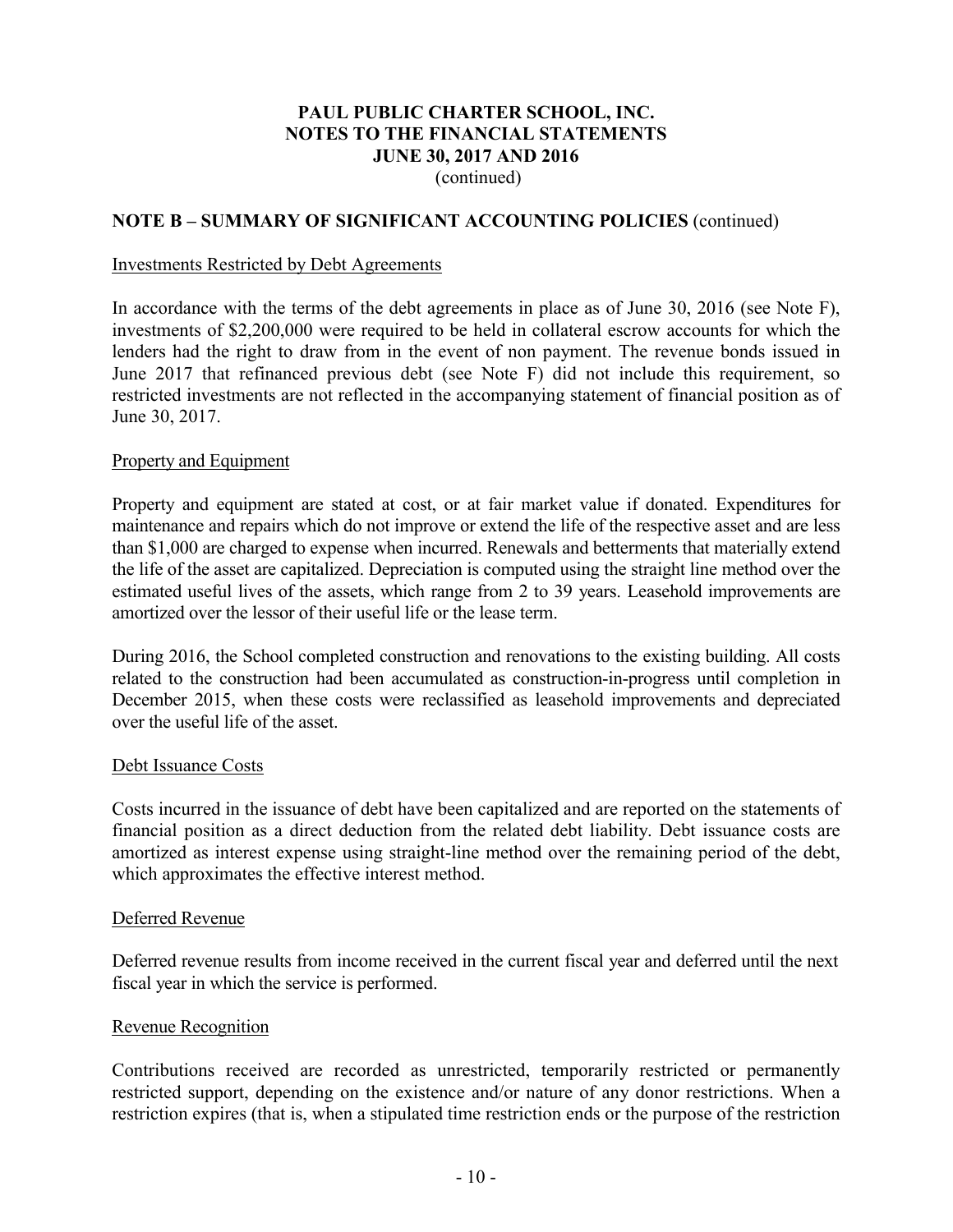(continued)

is accomplished), temporarily restricted net assets are reclassified to unrestricted net assets and reported in the statement of activities as net assets released from restrictions.

## **NOTE B – SUMMARY OF SIGNIFICANT ACCOUNTING POLICIES** (continued)

### Revenue Recognition - continued

Grant revenues are received primarily from the District of Columbia Government, and are recognized in the period in which the work is performed.

The School receives a student allocation on a per pupil basis from the District of Columbia to cover the cost of academic expenses. Per pupil appropriated revenue is recognized during the period for which the associated education services are provided. Per pupil appropriations includes \$2,980,059 and \$2,359,048 for the years ended June 30, 2017 and 2016, respectively for enhancements, such as special education, English language learners, and at-risk students.

### Donated Goods and Services

Donated goods and services are recorded at fair value at the date of donation. The School recognizes donated services that create or enhance non-financial assets or require specialized skills and are provided by individuals who possess those skills, and would typically need to be purchased if not provided by donation. During the year ended June 30, 2017, the School received \$8,321 in donated services. During the year ended June 30, 2016, the School received \$15,000 in donated services from a human resources outsourcing firm.

### Functional Allocation of Expenses

The costs of providing the various programs and other activities have been summarized on a functional basis in the statement of activities. Accordingly, certain costs have been allocated among the programs and supporting services benefited.

### Reclassifications

Certain amounts for the year ended June 30, 2016 have been reclassified to conform to the current year presentation. The reclassification had no effect on the previously reported net assets or change in net assets.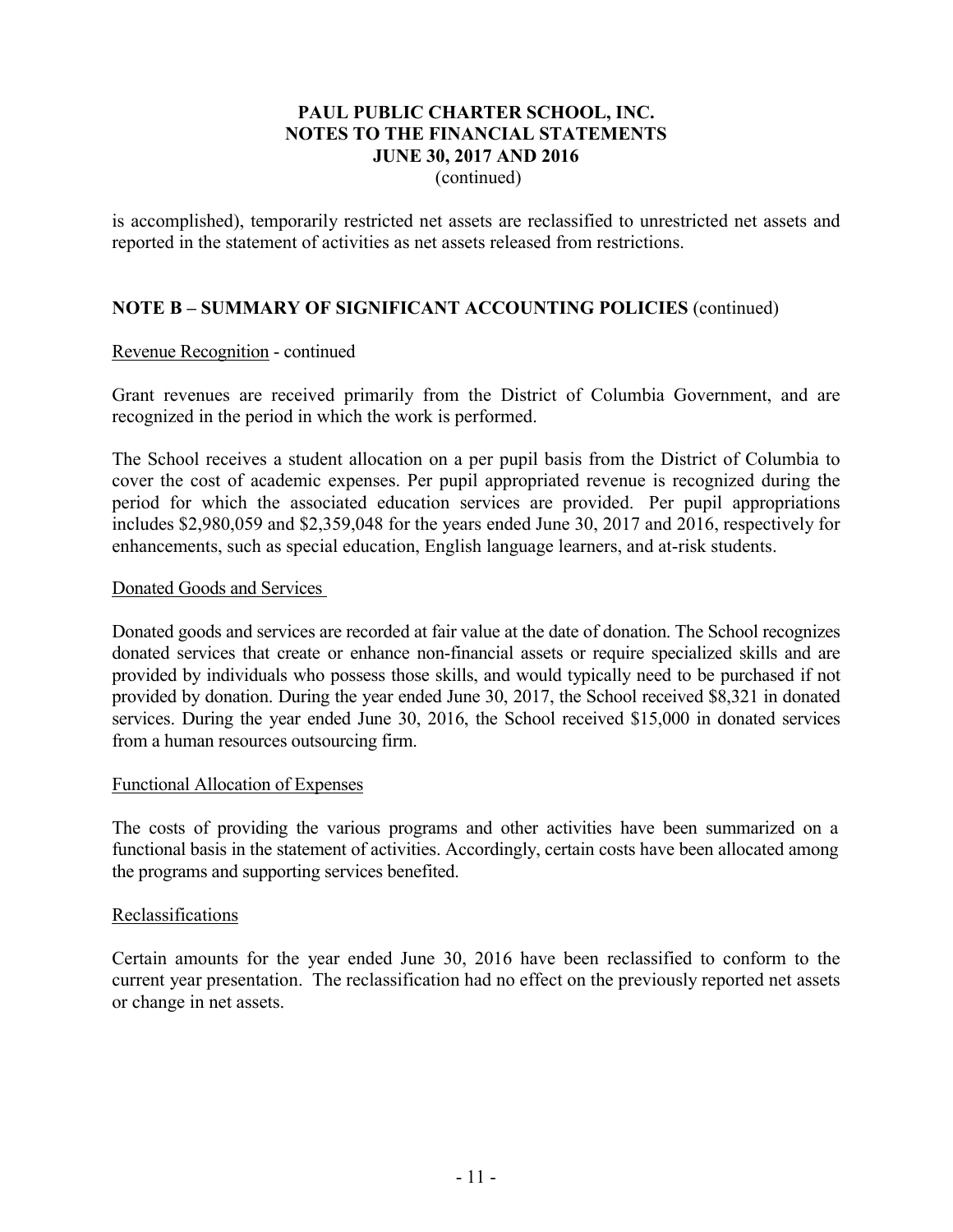(continued)

## **NOTE C – INCOME TAXES**

The School is a 501(c)(3) tax-exempt organization under Section 501(a) of the Internal Revenue Code. The School is, however, subject to tax on business income unrelated to its exempt purpose. The School is also exempt from the District of Columbia sales and property taxes. The School files information returns as required.

The School believes that it has appropriate support for any tax positions taken, and as such, does not have any uncertain tax positions that are material to the financial statements or that would have an effect on its tax-exempt status.

There are no unrecognized tax benefits or liabilities that need to be recorded.

The School's information returns are subject to examination by the Internal Revenue Service ("IRS") for a period of three years from the date they were filed, except under certain circumstances. The Form 990 information returns for the years 2013 through 2015 are open for a tax examination by the IRS, although no request has been made as of the date of these financial statements.

## **NOTE D – INVESTMENTS AND FAIR VALUE MEASUREMENTS**

Fair value, as defined in the fair value measurement accounting guidance, is the price that would be received to sell an asset or paid to transfer a liability in an orderly transaction between market participants at the measurement date, or exit price.

The guidance on fair value measurement accounting requires that the School make assumptions market participants would use in pricing an asset or liability based on the best information available. The School considers factors that were not previously measured when determining the fair value of financial instruments. These factors include nonperformance risk (the risk that the obligation will not be fulfilled) and credit risk, of the reporting entity (for liabilities) and of the counterparty (for assets). The fair value measurement guidance prohibits inclusion of transaction costs and any adjustments for blockage factors in determining the instruments' fair value. The principal or most advantageous market should be considered from the perspective of the reporting entity.

Fair value, where available, is based on observable quoted market prices. Where observable prices or inputs are not available, several valuation models and techniques are applied. These models and techniques attempt to maximize the use of observable inputs and minimize the use of unobservable inputs. The process involves varying levels of management judgment, the degree of which is dependent on the price transparency of the instruments or market and the instruments' complexity. Fair values of these investment funds are based on net asset value and provided by the fund investment managers.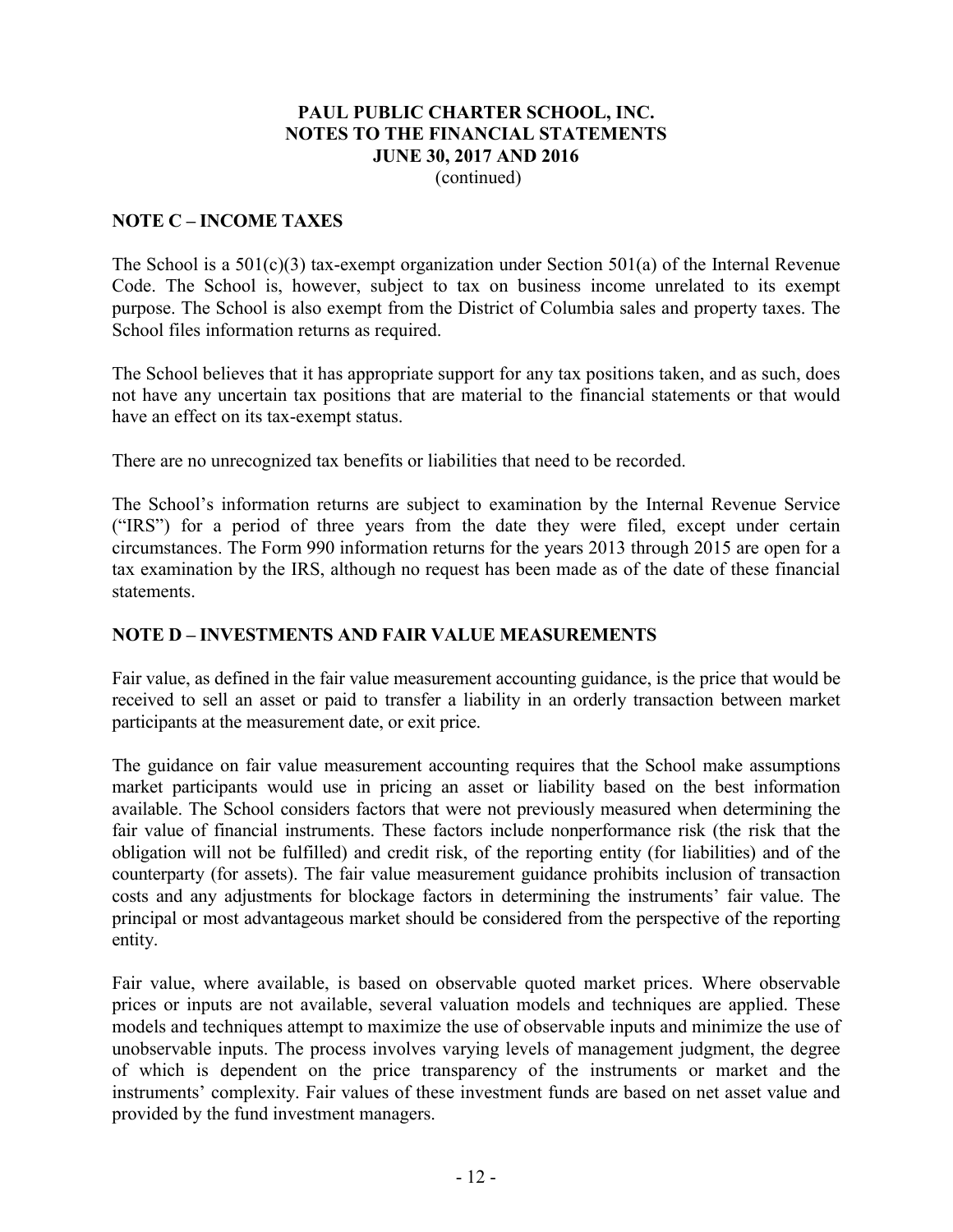(continued)

### **NOTE D – INVESTMENTS AND FAIR VALUE MEASUREMENTS** (continued)

To increase consistency and enhance disclosure of the fair value of financial instruments, the fair value measurement accounting guidance established a fair value of inputs to the valuation in technique, into a three-level fair value hierarchy. A financial instrument's level within the fair value hierarchy is based on the lowest level of input significant to the fair value measurement, where Level 1 is the highest and Level 3 is the lowest.

The three levels are defined as follows:

*Level 1* – Observable inputs such as quoted prices in active markets. Active markets are those in which transactions for the asset or liability occur with sufficient frequency and volume to provide pricing information on an ongoing basis.

*Level 2* – Inputs other than quoted prices in active markets that are either directly or indirectly observable. These include quoted market prices for similar assets or liabilities, quoted market prices for identical or similar assets in markets that are not active, adjusted quoted market prices, inputs from observable data such as interest rate and yield curves, volatilities or default rates observable at commonly quoted intervals or inputs derived from observable market data by correlation or other means.

*Level 3* – These are investments where values are based on prices or valuation techniques that require inputs that are both unobservable and significant to the overall fair value measurement. These inputs reflect certain assumptions by management about the assumptions market participants would use in pricing the investments. These investments include non-readily marketable securities that do not have an active market.

The School's investments include investment funds which are not traded on a national exchange or over-the-counter markets, and therefore quoted market prices are not readily available. These investments are valued at net asset value per share that has been calculated in accordance with, and provided by, the investment company, which reports the underlying investments at fair value. Underlying investments contain, but are not limited to, marketable common stocks, other marketable equity-type investments, and marketable securities of intermediate and longer-term maturities.

The net assets value per share are calculated each business day and are accounted for on a trade date, fully accrued basis. Unit values for deposits and withdrawal are based on the net asset values per share determined as of the close of the last business day of the month. These investment funds were deemed to use level 2 inputs based on the redemption terms of the funds. The investment funds may be redeemed on or within three months of the measurement date at the reported net asset value per share.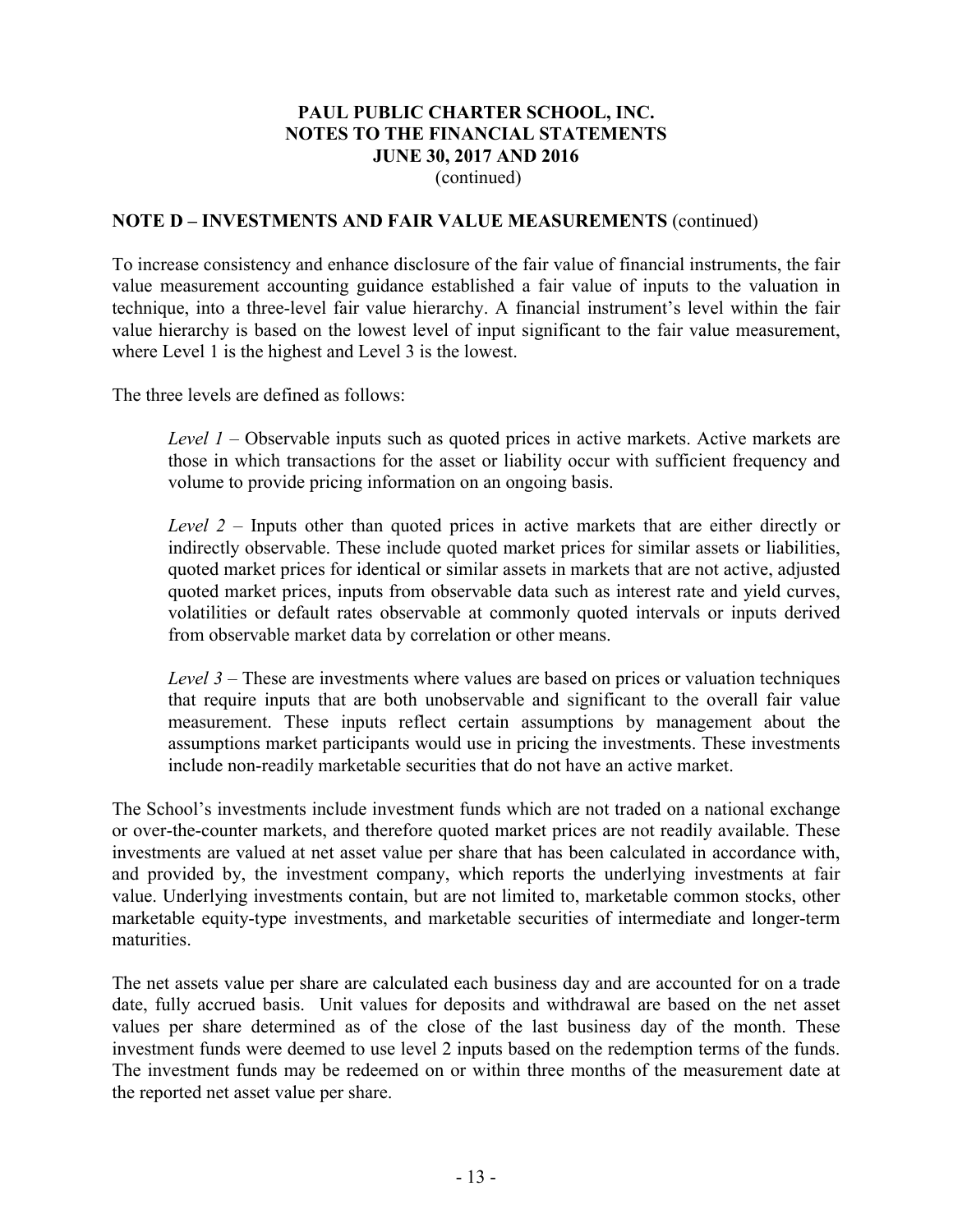(continued)

### **NOTE D – INVESTMENTS AND FAIR VALUE MEASUREMENTS** (continued)

The following table presents the School's fair value hierarchy for investments measured on a recurring basis as of June 30, 2017:

|                             |   | Level 1 |    | Level 2   |   | Level 3 |    | Total     |
|-----------------------------|---|---------|----|-----------|---|---------|----|-----------|
| Equity                      |   |         |    |           |   |         |    |           |
| Multi-Strategy Equity Funds | S |         | S. | 1,078,092 | S |         | S. | 1,078,092 |
| Fixed Income                |   |         |    |           |   |         |    |           |
| Multi-Strategy Bond Funds   |   |         |    | 1,109,891 |   |         |    | 1,109,891 |
| Intermediate Term Funds     |   |         |    | 253,983   |   |         |    | 253,983   |
| <b>Total Fixed Income</b>   |   |         |    | 1,363,874 |   |         |    | 1,363,874 |
| <b>Total Investments</b>    |   |         | S  | 2,441,966 |   |         | S  | 2,441,966 |

The following table presents the School's fair value hierarchy for investments measured on a recurring basis as of June 30, 2016:

| 988,131   |
|-----------|
|           |
| 1,183,717 |
| 253,695   |
| 1,437,412 |
| 2,425,543 |
|           |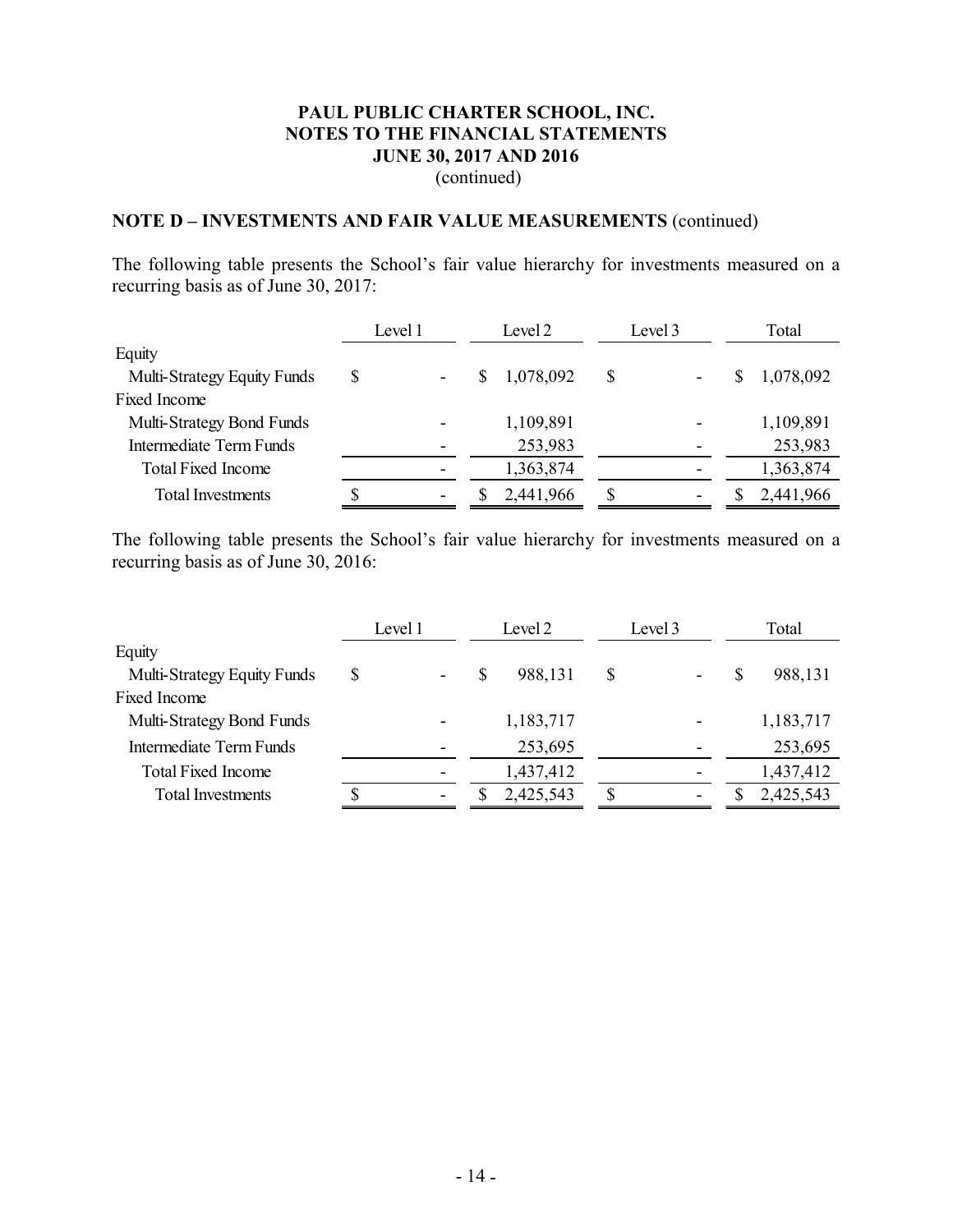(continued)

## **NOTE E – PROPERTY AND EQUIPMENT**

Property and equipment consisted of the following:

|                                 |    | 2017        | 2016            |
|---------------------------------|----|-------------|-----------------|
| Furniture and fixtures          | \$ | 2,717,795   | \$<br>2,686,912 |
| Computer equipment and software |    | 406,902     | 285,651         |
| Leasehold improvements          |    | 24,530,559  | 24,400,644      |
|                                 |    | 27,655,256  | 27,373,207      |
| Less accumulated depreciation   |    |             |                 |
| and amortization                |    | (5,592,605) | (4,350,256)     |
| Property and Equipment, Net     | ς  | 22,062,651  | 23,022,951      |

The School capitalized interest related to construction activities totaling \$303,277, for the year ended June 30, 2016. The interest capitalized was reported as a component of construction-inprogress until the related asset was put into service. Depreciation and amortization expense for the years ended June 30, 2017 and 2016 totaled \$1,393,774 and \$904,401, respectively.

The cost of capital leased equipment totaled \$65,358. Depreciation expense attributed to capital leased assets for the years ended June 30, 2017 and 2016 totaled \$11,982 and \$12,237, respectively. Accumulated depreciation for capital leased assets as of June 30, 2017 and 2016 was \$11,982 and \$53,027, respectively.

### **NOTE F – LONG-TERM DEBT**

Long-term debt consisted of the following as of June 30:

|                                                  | 2017             | 2016             |
|--------------------------------------------------|------------------|------------------|
| District of Columbia Revenue Bonds (Paul         |                  |                  |
| Public Charter School, Inc. Project) Series 2017 | 18,566,251       | \$               |
| <b>BOA</b> Loan                                  |                  | 14,087,470       |
| <b>OPCSFS</b> Loan                               |                  | 1,952,696        |
| Building Hope Loan                               |                  | 1,905,208        |
|                                                  | \$<br>18,566,251 | \$<br>17,945,374 |
| Less: current portion of long-term debt          |                  | (887, 733)       |
| Less: debt issuance costs, net of                |                  |                  |
| accumulated amortization                         | (395, 391)       | (308, 004)       |
|                                                  | 18,170,860       | 16,749,637       |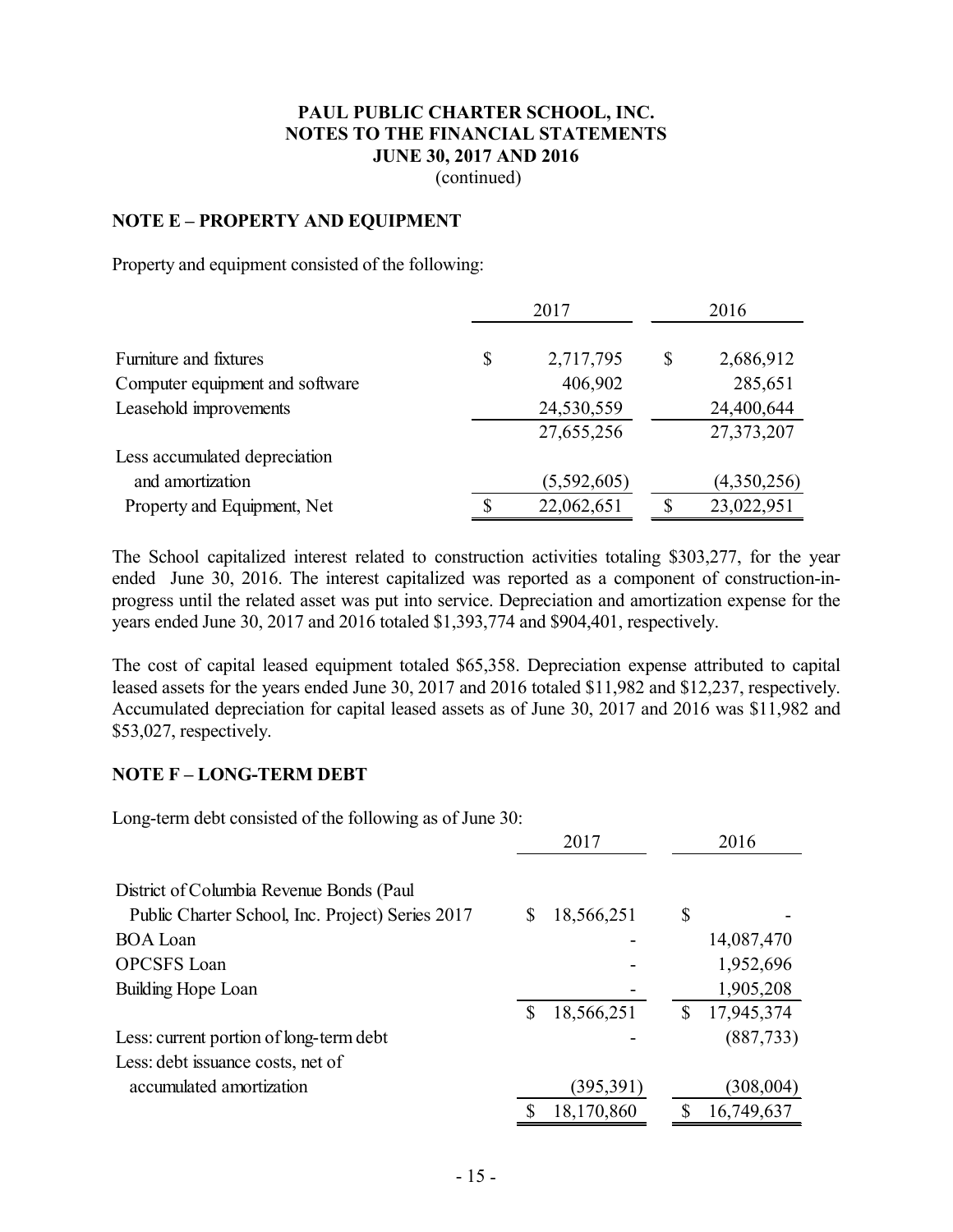(continued)

### **NOTE F – LONG-TERM DEBT** (continued)

#### Loans Payable

On June 12, 2014, the School secured three associated loans to finance renovations and developments of the School's facility and payment of facility rent. These three loans comprised of \$16,100,000 with Bank of America (BOA Loan), \$2,000,000 with the District of Columbia's Office of Public Charter School Financing and Support (OPCSFS Loan), and \$2,000,000 with Building Hope, a District of Columbia nonprofit corporation (Building Hope Loan). The BOA Loan was senior to the OPCSFS and Building Hope Loan per the terms of the agreements. Draws were in simultaneous and even amounts between the OPCSFS Loan and Building Hope Loan.

The terms of the BOA Loan required the OPCSFS Loan and Building Hope Loan to be drawn completely prior to drawing from the BOA Loan funds. Draws from the BOA Loan could not have been made more frequently than monthly. Interest accrued daily at an annual rate of LIBOR daily floating rate plus 375 basis points (4.20% as of June 30, 2016). Interest only payments were due quarterly through April 1, 2015. Principal plus interest payments were due quarterly in arrears beginning April 1, 2015 and paid over a 25 year amortization schedule. The BOA Loan was subject to additional principal payments based on a factor of a portion of annual grant and contribution income. The BOA Loan was scheduled to mature on June 12, 2019. The outstanding principal on the BOA Loan as of June 30, 2017 and 2016 was \$0 and \$14,087,470, respectively. During June 2017, the BOA Loan was fully repaid from the proceeds of the Series 2017 Bonds. See below.

The OPCSFS Loan was for a term of five years with interest of 4.5% per annum. Interest only payments were due quarterly through January 31, 2015. Thereafter, principal and interest payments were due quarterly based upon a 15 year amortization schedule, beginning September 2015. The balance outstanding on the OPCSFS Loan as of June 30, 2017 and 2016 was \$0 and \$1,952,696, respectively. During June 2017, the OPCSFS Loan was fully repaid from the proceeds of the Series 2017 Bonds. See below.

The Building Hope Loan was for a term of five years with interest of 6% per annum. Interest only payments were due quarterly through January 31, 2015. Thereafter, principal and interest payments were due quarterly based upon a 15 year amortization schedule. The balance outstanding on the Building Hope Loan as of June 30, 2017 and 2016 was \$0 and \$1,905,208, respectively. During June 2017, the Building Hope Loan was fully repaid from the proceeds of the Series 2017 Bonds. See below.

Per the terms of the BOA Loan, America's Charter School Finance Corporation (an affiliate of Building Hope) and OPCSFS issued credit enhancements of \$500,000 each to the School to secure the loans. At the time the loans were paid in full, these credit enhancements were terminated. The BOA Loan was collateralized by all real and personal property of the School. The collateral for the Building Hope Loan and OPCSFS Loan was a second lien on all facility improvements, per pupil payments, facility allowances, and all other revenue attributable to the facility.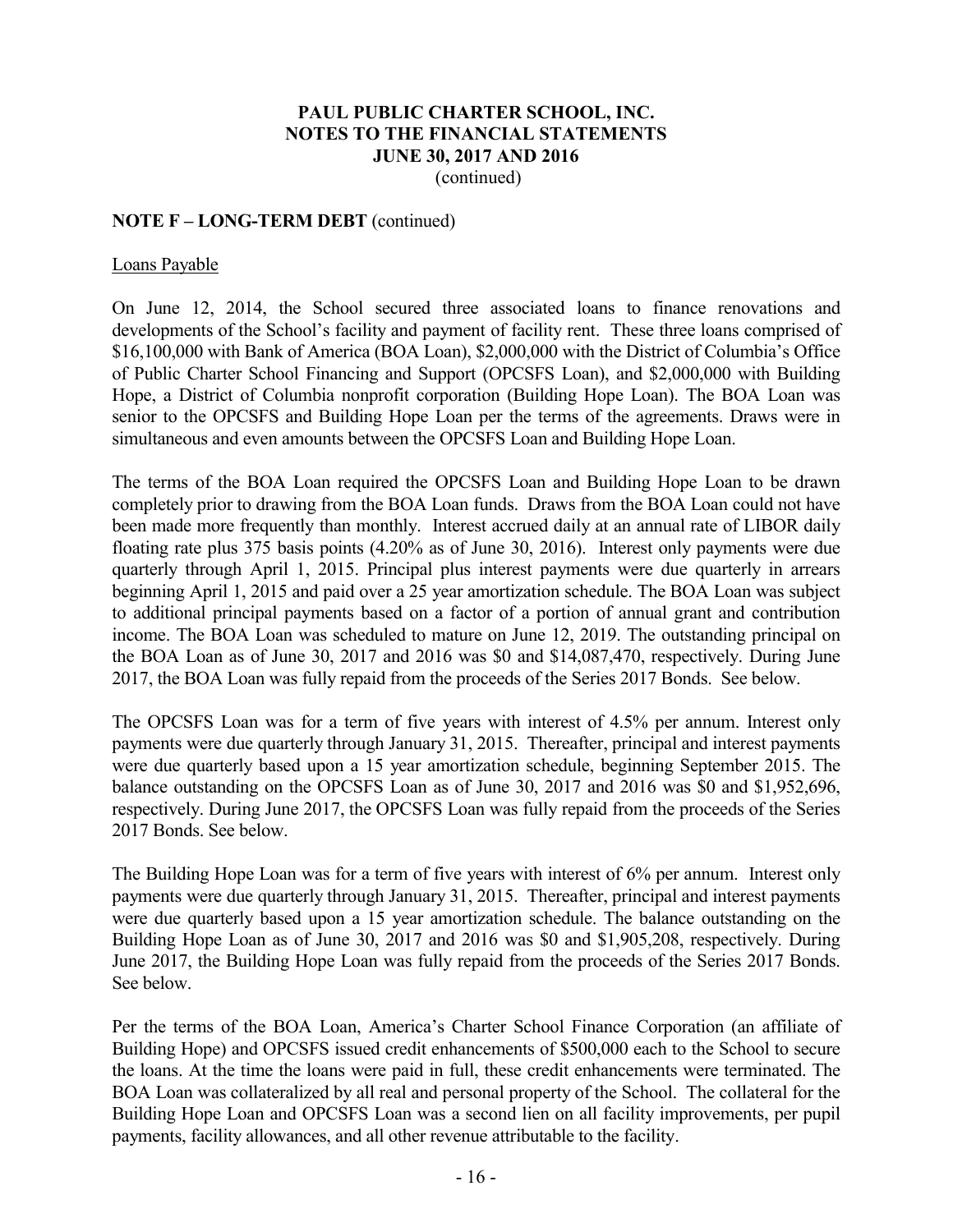(continued)

### **NOTE F – LONG-TERM DEBT** (continued)

#### Revenue Bonds

During June 2017, the District of Columbia issued \$19,900,000 maximum principal amount of Revenue Bonds ("Series 2017 Bonds"). The proceeds of the Series 2017 Bonds were loaned to the School on a draw basis to refinance certain indebtedness, and finance the construction, installation and equipping the School's facility, including but not limited to, the refurbishment of the School's athletic fields and additional lighting thereto, and the construction of exterior education space. In addition, the proceeds of the Series 2017 Bonds were used to fund a debt service reserve fund and pay allowable debt issuance costs.

The Series 2017 Bonds are collateralized by a first leasehold deed of trust on the real property and improvements and all assets and revenue of the School. During June 2017, the District of Columbia's Office of Public Charter School Financing and Support entered into a guaranty agreement to provide a credit enhancement of up to \$1,000,000 as additional security for the Series 2017 Bonds.

The Series 2017 Bonds are scheduled to mature July 1, 2047 and are paid over a 30 year amortization schedule. Interest accrues at a fixed rate of 3.95% per annum as of June 30, 2017 and is effective through June 30, 2027. Interest is adjusted at each subsequent ten-year period and is to be determined by the greater of the ten-year ICE Swap Rate in effect plus 3.75%, times one minus the corporate income tax rate; or 3.95% per annum. Interest payments are due monthly until maturity. Principal payments are due monthly commencing July 1, 2018.

The aforementioned loan agreements contain certain restricted, financial, and nonfinancial covenants. In the opinion of management, the School has complied with the required covenants.

In prior years, the School reported debt issuance costs as a deferred charge in the statement of financial position and amortization of such costs in the statement of activities as depreciation and amortization. To comply with new GAAP presentation requirements, in 2017 the School began reporting such costs as a direct deduction from the carrying amount of the related debt and reclassified prior year amounts, resulting in a reduction of total June 30, 2016 assets by \$308,004. The change did not affect net assets.

Similarly, the School now reports amortization of debt issuance costs as interest expense and reclassified 2016 amounts accordingly. As a result, reported interest expense in 2016 was increased (and depreciation and amortization decreased) by \$101,223, with no effect on the change in net assets. The amortization of debt issuance costs as interest expense for the year ended June 30, 2017 was \$1,101.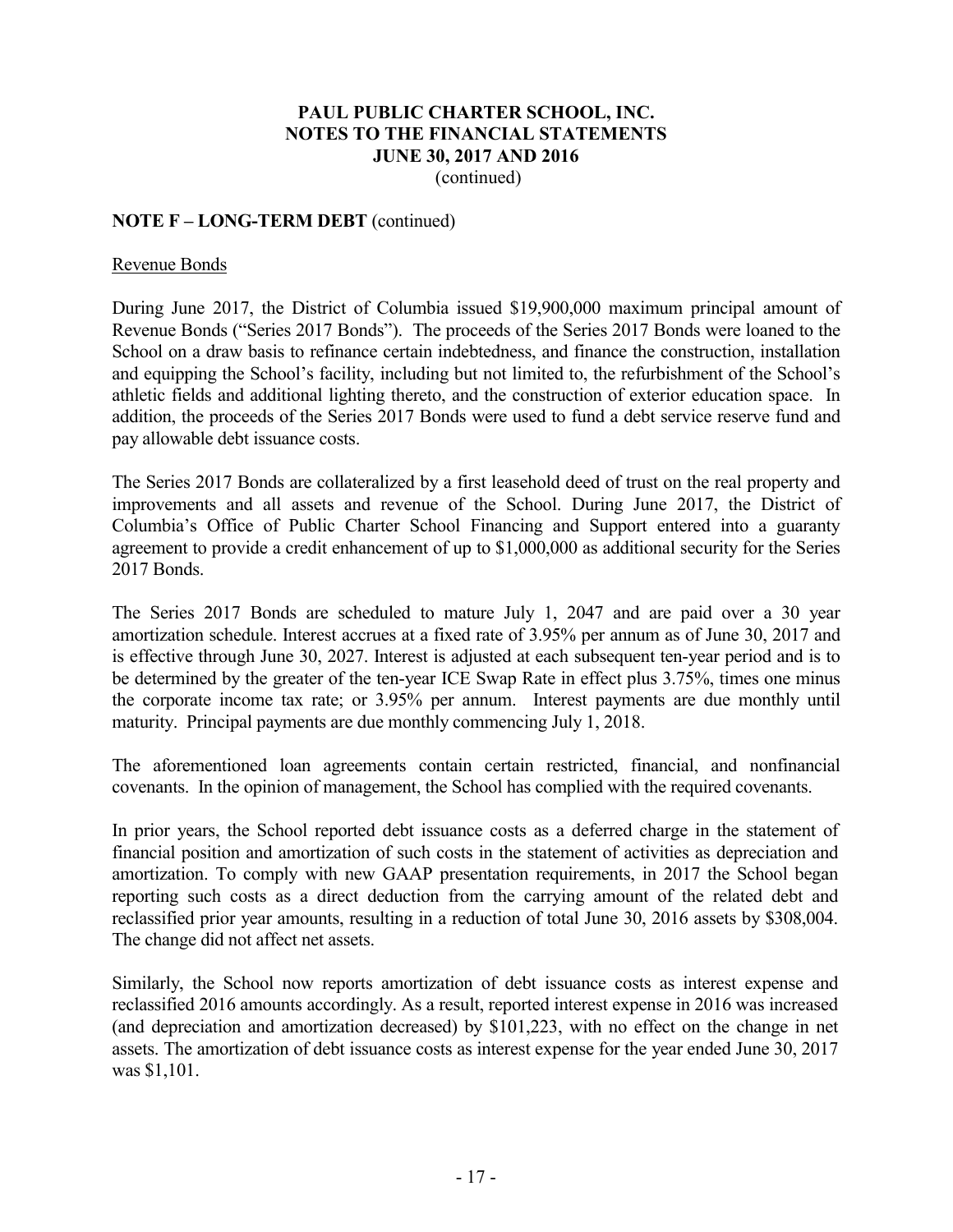(continued)

### **NOTE F – LONG-TERM DEBT** (continued)

Debt issuance costs and accumulated amortization are as follows as of June 30:

|                               | 2017    |    | 2016       |
|-------------------------------|---------|----|------------|
| Debt issuance costs           | 396,492 | -S | 510,284    |
| Less accumulated amortization | (1,101) |    | (202, 280) |
| Debt Issuance Costs, Net      | 395,391 |    | 308,004    |

Interest of \$832,023 and \$452,893 was expensed for the year ended June 30, 2017 and 2016, respectively.

Future minimum payments on long-term debt are as follows for years ending June 30:

| 2018       | \$         |
|------------|------------|
| 2019       | 346,462    |
| 2020       | 358,602    |
| 2021       | 375,223    |
| 2022       | 390,529    |
| Thereafter | 17,095,435 |
| Total      | 18,566,251 |

### **NOTE G – CAPITAL LEASE PAYABLE**

The School entered into a capital lease for copying equipment on February 1, 2012, secured by the equipment. The obligation under the capital lease has been recorded at the present value of future minimum lease payments, discounted at an interest rate of 5%. The lease obligation was fully repaid during 2017.

The School entered into a capital lease for copying equipment on July 7, 2016, secured by the equipment. The obligation under the capital lease has been recorded at the present value of future minimum lease payments, discounted at an interest rate of 3.95% per annum.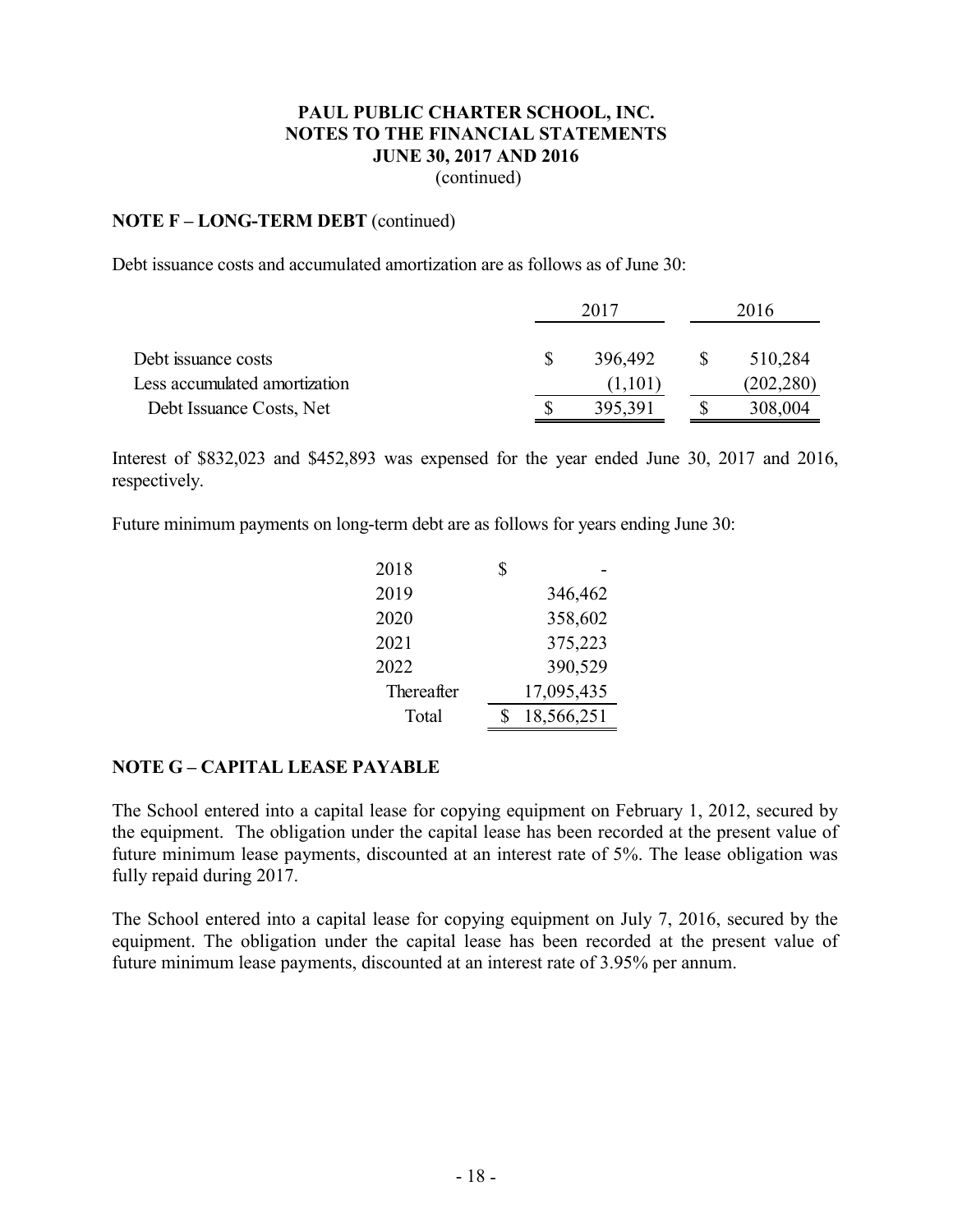(continued)

### **NOTE G – CAPITAL LEASE PAYABLE** (continued)

Minimum future lease payments under the capital lease are due as follows for the years ending June 30:

| 2018                                        | \$<br>13,596 |
|---------------------------------------------|--------------|
| 2019                                        | 13,596       |
| 2020                                        | 13,596       |
| 2021                                        | 13,596       |
| Net minimum lease payments                  | 54,384       |
| Amount representing interest                | (1,694)      |
| Present Value of Net Minimum Lease Payments | \$<br>52,690 |

## **NOTE H – TEMPORARILY RESTRICTED NET ASSETS**

Temporarily restricted net assets as of June 30, 2017 and 2016 totaled \$1,000.

## **NOTE I – RETIREMENT PLAN**

The School maintains a salary reduction plan under Section 403(b) of the Internal Revenue Code ("the Plan"). Employees who are scheduled to work 20 hours or more per week are eligible to participate in the Plan. The School contributes a discretionary percentage of compensation, which is determined by the Board of Trustees. The School is currently making employer matching contributions of 100% up to 3% of annual employee compensation and an additional employer discretionary contribution of 3% of annual employee compensation regardless of the amount the employee deferred. Employees are immediately vested 100% in their respective contributions and become 100% vested in employer contribution after two years of service. For the years ended June 30, 2017 and 2016 employer contributions totaled \$283,071 and \$278,225, respectively.

## **NOTE J – LEASE COMMITMENTS**

The School entered into a lease agreement with the District of Columbia Public Schools for facility space located at 5901  $9<sup>th</sup>$  Street NW, Washington, DC on August 11, 2003. The term of the lease is from September 1, 2003 to August 31, 2018 with options to renew for three consecutive periods of five additional years each. On July 1, 2013, the lease agreement was amended. The revised term of the lease is from July 1, 2013 to June 30, 2038, with option to extend for one additional period of twenty five years. The monthly lease payments were \$41,923 for the first five years and \$2,137 for years eleven through twenty-five. No lease payments were due for years six through ten.

In June 2016, the lease was amended whereby effective July 1, 2016 monthly payments will be \$5,261 through June 2038.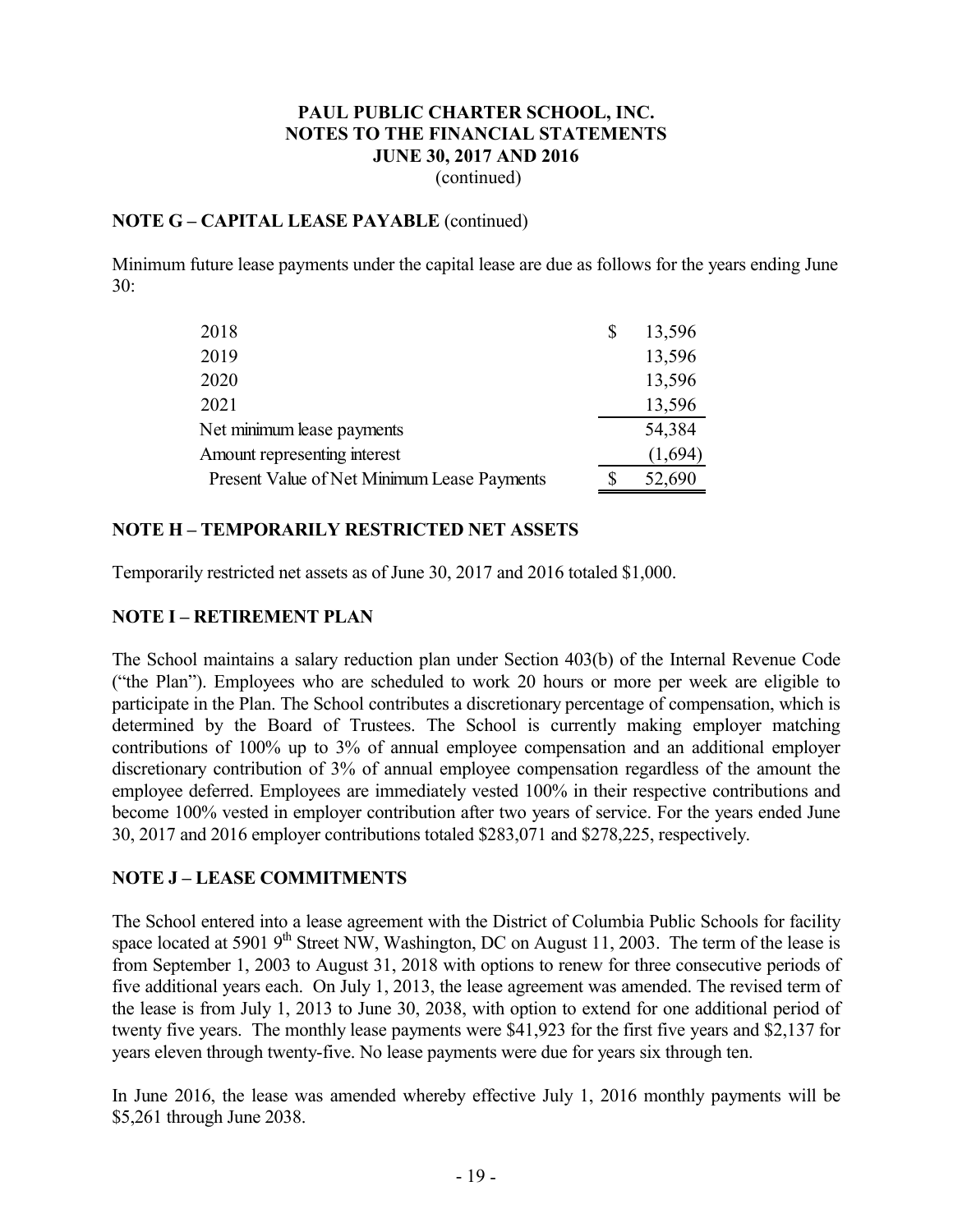(continued)

### **NOTE J – LEASE COMMITMENTS** (continued)

Future minimum lease payments are as follows for the years ended June 30:

| 2018       | \$<br>63,136 |
|------------|--------------|
| 2019       | 63,136       |
| 2020       | 63,136       |
| 2021       | 63,136       |
| 2022       | 63,136       |
| Thereafter | 1,010,183    |
| Total      | 1,325,863    |

Rent expense related to the lease for the years ended June 30, 2017 and 2016 was \$118,359 and \$115,928, respectively. The difference between rent paid and straight-line rent expense is reflected as deferred rent in the accompanying statements of financial position.

In August 2016, the School signed a sub-lease agreement to lease office space to Urban Teachers, a not-for-profit corporation. The sub-lease agreement expires in May 2019. Monthly payments under the sub-lease total \$3,667. Rental income recognized during the year ended June 30, 2017 totaled \$41,603.

Future minimum lease payment receipts are as follows for the years ended June 30:

| 2018  | S | 44,004 |
|-------|---|--------|
| 2019  |   | 40,337 |
| Total | S | 84,341 |

### **NOTE K – CONCENTRATIONS**

The School receives a substantial amount of funding from the District of Columbia based on student enrollment according to the Uniform per Student Funding Formula developed by the Mayor and City Council. For the years ended June 30, 2017 and 2016, the School's total revenue consisted of 92% and 93%, respectively, of revenue from the District of Columbia Board of Education's funding stream. Reduction of this source of support would have a significant impact on the School's programs and activities.

Balances in certain cash accounts occasionally exceed \$250,000, the maximum amount insured by the Federal Deposit Insurance Corporation. The School has not experienced any losses in such accounts and believes it is not exposed to any significant credit risk.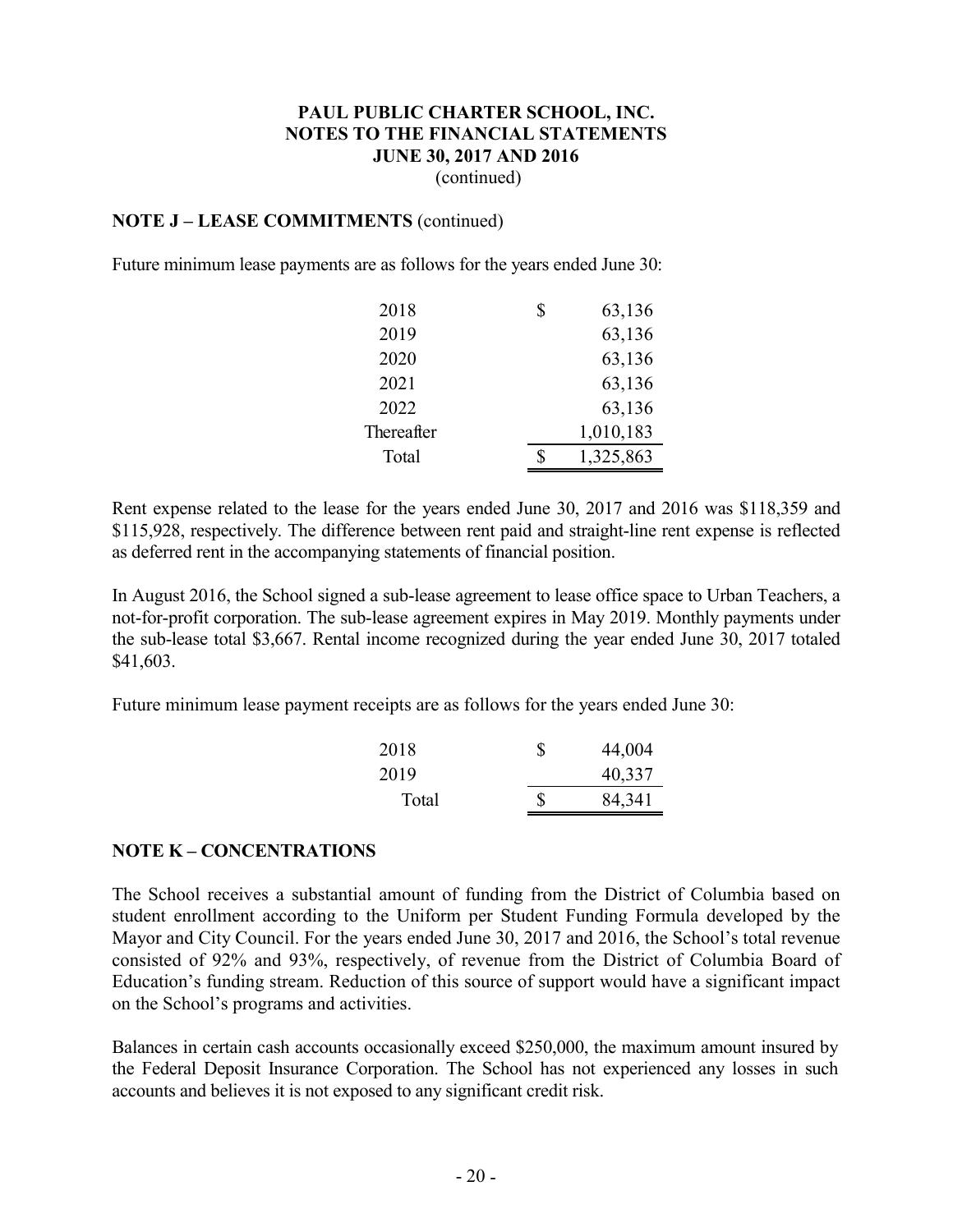(continued)

### **NOTE L – CONTINGENCY**

During March 2016, the United States Department of Labor ("DOL") notified the School of its failure to attach audited financial statements of the School's 403(b) plan to Form 5500 annual report for the plan year ended August 31,2014. As of the date these financials statements were available to be issued, the School's legal counsel is engaged in active negotiations with the DOL, and the hearing which was scheduled for November 17, 2017, has been jointly requested to continue until May 17, 2018. Legal counsel anticipates settling the matter prior to that date. No amounts have been accrued in the accompanying financial statements, because the School and its legal counsel believe payment of the \$50,000 penalty assessed by the DOL would be remote.

### **NOTE M – SUBSEQUENT EVENTS**

In preparing these financial statements, the School's management has evaluated events and transactions for potential recognition or disclosure through November 29, 2017, the date the financial statements were available to be issued. There were no additional events or transactions that were discovered during the evaluation that required recognition or further disclosure.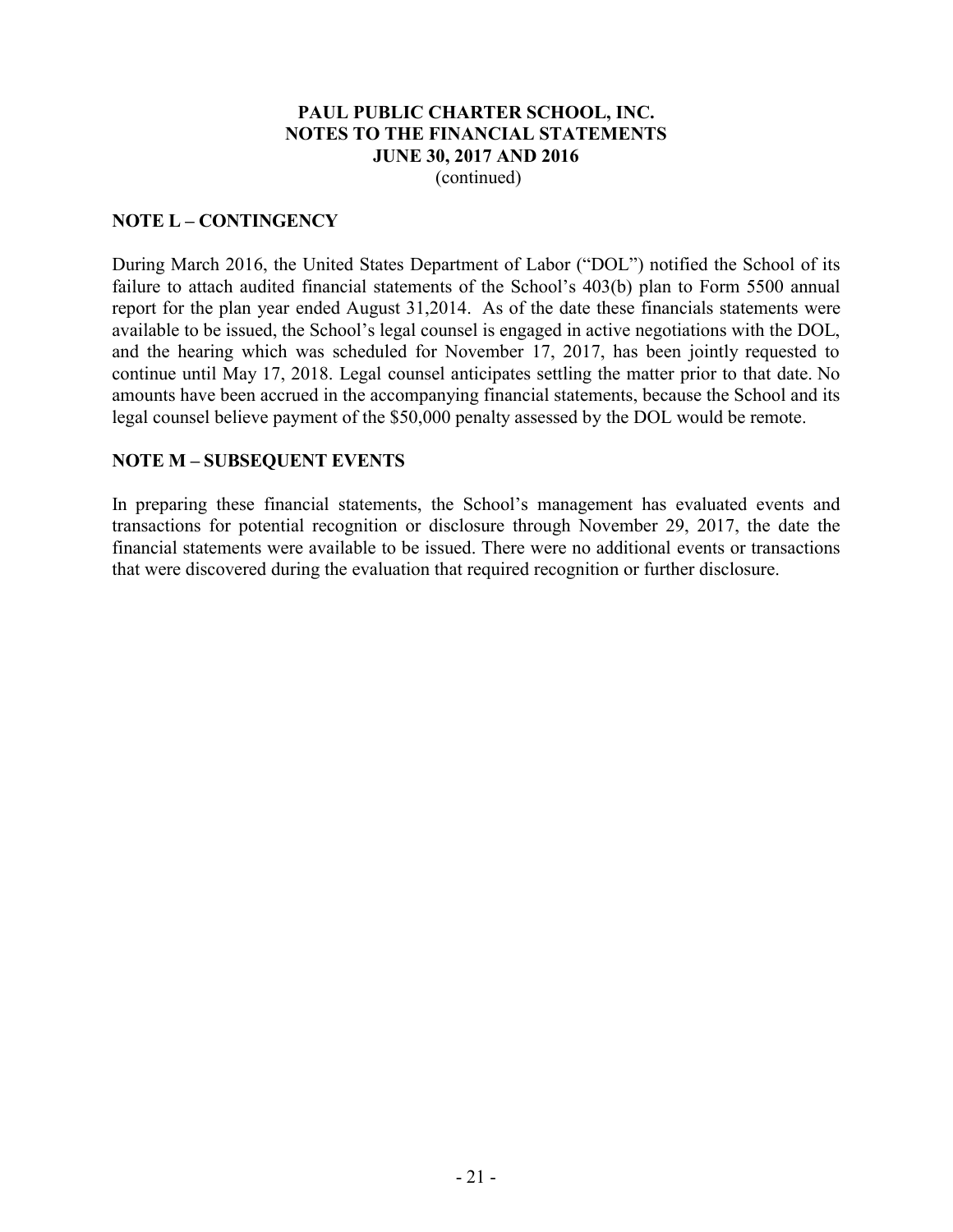

## **Independent Auditor's Report on Internal Control over Financial Reporting and on Compliance and Other Matters Based on an Audit of Financial Statements Performed in Accordance with** *Government Auditing Standards*

The Board of Trustees Paul Public Charter School, Inc. Washington, DC

We have audited, in accordance with the auditing standards generally accepted in the United States of America and the standards applicable to financial audits contained in the *Government Auditing Standards* issued by the Comptroller General of the United States, the financial statements of Paul Public Charter School, Inc. (the "School"), which comprise the statement of financial position as of June 30, 2017, and the related statements of activities, functional expenses and cash flows for the year then ended, and the related notes to the financial statements, and have issued our report thereon dated November 29, 2017.

## **Internal Control over Financial Reporting**

In planning and performing our audit of the financial statements, we considered the School's internal control over financial reporting (internal control) to determine the audit procedures that are appropriate in the circumstances for the purpose of expressing our opinion on the financial statements, but not for the purpose of expressing an opinion on the effectiveness of the School's internal control. Accordingly, we do not express an opinion on the effectiveness of the School's internal control.

A *deficiency in internal control* exists when the design or operation of a control does not allow management or employees, in the normal course of performing their assigned functions, to prevent, or detect and correct, misstatements on a timely basis. A *material weakness* is a deficiency, or a combination of deficiencies, in internal control such that there is a reasonable possibility that a material misstatement of the entity's financial statements will not be prevented, or detected and corrected on a timely basis. A *significant deficiency* is a deficiency, or a combination of deficiencies, in internal control that is less severe than a material weakness, yet important enough to merit attention by those charged with governance.

Our consideration of internal control over financial reporting was for the limited purpose described in the first paragraph of this section and was not designed to identify all deficiencies in internal control over financial reporting that might be material weaknesses or significant deficiencies. Given these limitations, during our audit we did not identify any deficiencies in internal control that we consider to be material weaknesses. However, material weaknesses may exist that have not been identified.